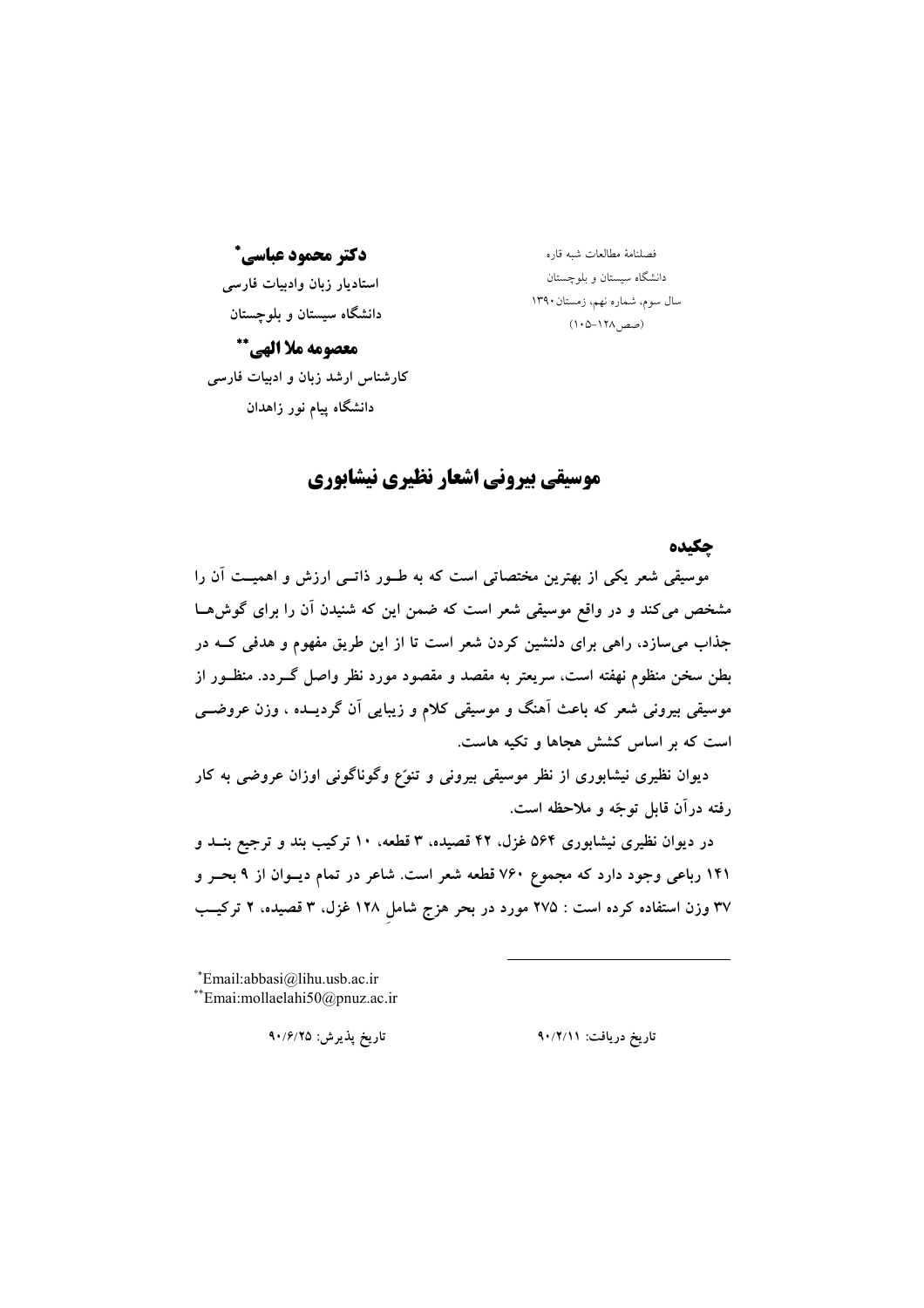بند، ۱ قطعه و ۱۴۱ رباعی ؛ ۱۸۶ مورد در بحر رمل شامل ۱۷۴ غزل، ۹ قسصیده، ۳ ترکیب بند؛ ۱۳۴ مورد در بحر مجتث شامل ۱۱۵ غزل، ۱۸ قصیده، یک قطعه ؛ ۱۱۱ مـورد در بحــر مضارع شامل ۱۰۰ غزل، ۷ قصیده، ۴ ترکیب بند ؛ ۲۹ مورد در بحر خفیف شامل۲۵ غزل، ۳ قصیده، ۱ ترکیب بند ؛ ۱۶ مورد در بحر رجز شامل ۱۵ غزل، ۱ قــصیده ؛ ۶ مــورد در بحــر منسرح شامل ۵ قصیده، ۱ غزل ۳ : ۳ مورد در بحر سریع شامل ۲ غزل، ۱ قطعه ؛ ۳ مــورد در بحر متقارب شامل ٢ غزل. ١ قطعه.

**کلید واژه ها**: موسیقی، عروض، وزن، بحر،نظیری نیشابوری.

#### مقدمه

نظیری نیشابوری«اسمش، محمد حسین اصلش از جوین، به سبب تــوطَّن در نیـــشابور از اهل نشابورمشهوراست.» (هدایت،۴۹۲:۱۳۸۵)درباب سـفرهای او در ایــران و تجــارت او و سفر او به هندوستان و تقرَّب یافتن در دربار یادشاه و سکونت او در هند و رونق گرفتن کار و زندگی در تذکره ها گاهی به اجمال و گاهی به تفصیل سخن رفته است:«در اوان جــوانی از خراسان به عراق آمده با شعرای زمان مشاعرت نمود،از آنجا به هنــد افتــاده …در اواخــر حال در گجرات رحل اقامت افکنده، منزلــی پادشــاهانه ســاخت و بــه فراغــت و رفاهیّــت می گذرانید،همیشه جمعی از اعزّه ی اکابر و اصاغر در مجمع او حاضــربودند و هنگامــه ی شعر و صحبت در منزل او به غایت گرم بود.»(اوحدی دقاقی بلیانی،۱۳۸۸،ج۶: ۹-۳۹۶۸)

اقامت او در گجرات ثابت و همیشگی نبود؛ بلکه گاه گاهی به مرکــز حکومــت و در بــر پادشاه می آمده، بعد از دریافت صله دوباره به احمد آباد گجرات باز می گشت : «...مکــرّر از گجرات به دارالخلاف یی آگـره آمـده و بــه ســعادت آســتان بوســی خــدیو جهــانگیر کشورگشا،پادشاه فلک قدرخورشیدلقا...مستــسعد گردیــده بــه گجــرات عــود مــی نمــوده است.»(فخرالزمانی قزوینی،۱۳۶۷: ۷۹۰)، تذکره ی هفت اقلیم، شرح حـال نظیــری را بـــسیار كوتاه آورده است: «بين الاقران از بي نظيران زمــان اســت، چــون قمــر قــابليتّش از محــاق جاهلیّت بیرون آمد،اراده ی هندوستان نموده. »(رازی،۱۳۷۸،ج۱:۱.۸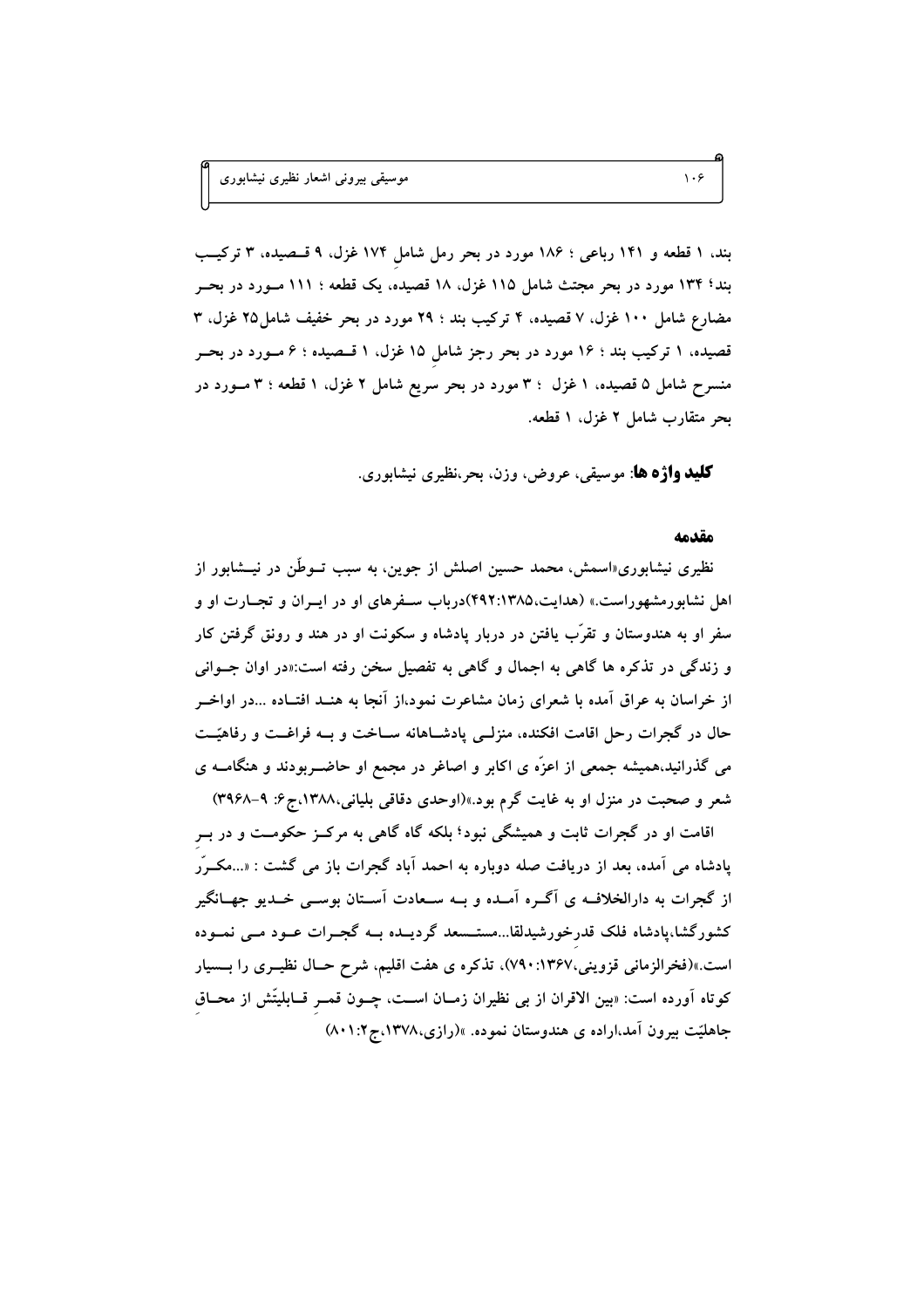نظیری شیعه ی دوازده امامی بود و در این مذهب،اعتقاد راسخ داشــت وی همچنــین بــه عرفان و فلسفه ی اشراق گرایش داشت؛ بطوری که این موضـوع در غــزل هــایش آشــکار است. «به سبب توسّل واعتقاد به خدمت درویشان و عارفان زمان،سخنانش اکثر به مذاق این طايفه واقع شده،در يختگي وشكستگي و عذوبت و نزاكت و لطافت و روانــي و بلاغــت و فصاحت اشعارش هیچکس را مجال سخن نیست، دیوانش در همه جـا مـشهور و معـروف است، غزلیاتش به سایر اشعارش امتیاز دارد.» (واله داغستانی،۱۳۸۴،ج۴: ۸۱–۲۲۸۰)

اشعار دیوان نظیری را ده هزار و دوازده هزار بیت ذکر که ده انسد: «...دیسوانی دارد ک تمامی ابیات آن از قصاید و غزلیات و ترجیع بند و رباعیات در حدود ده هزار بیت بــوده و تنها غزلیات او که در حدود پنج هزار بیت است در لاهـور هنـد چـاپ شـده...» (مـدرّس تېریزي، ۲۱۴۷۴: ۲۱۶)

مقام شعر و شاعری نظیری تحسین شده، بــه ویــژه غــزل هــای عرفــانی و دلنــشین او را بسیاری از بزرگان شاعر و تذکره نویس پسندیده اند «... به جلالت شأن او همین قدر کــافی است که میرزا صائب گفته:

عــرفي بــه نظيري نرسانيد سخن را» صائب چه خیال است شوی همچو نظیری (سحر کاکو روی، ۱۳۸۵: ۲۵۶)

نوآوریها و بدایع کار نظیری و تصویر زندهای کــه در بیـــشتر غــزل هــای او بــه چـــشم می خورد از هر نظر قابل توجّه و تعمّق است؛ مانند این بیت که ضرب المثلـی سـایر شــده است:

جمعه به مکتب آورد طفل گریز پای را درس ادیب اگر بود زمزمه ی محبتی (نظیری، ۱۳۷۹: ۳٤)

همهی شاعرانی که نظیری را دیده یا از طریق اشعارش بــا وی آشــنا شــدهانــد او را بــه استادي پذيرفته و دقت خيال، وسعت انديشه، و قدرت مضمون پايي وي را ستودهاند.

با نگاهی گذرا به دیوان وی می توان دریافت که تا چه پایه شیفته ی غــزل(حـای لــسان الغيب حافظ شيراز بوده است.

نظیری، حافظ را در شعر مقتدای خود دانسته و میگوید :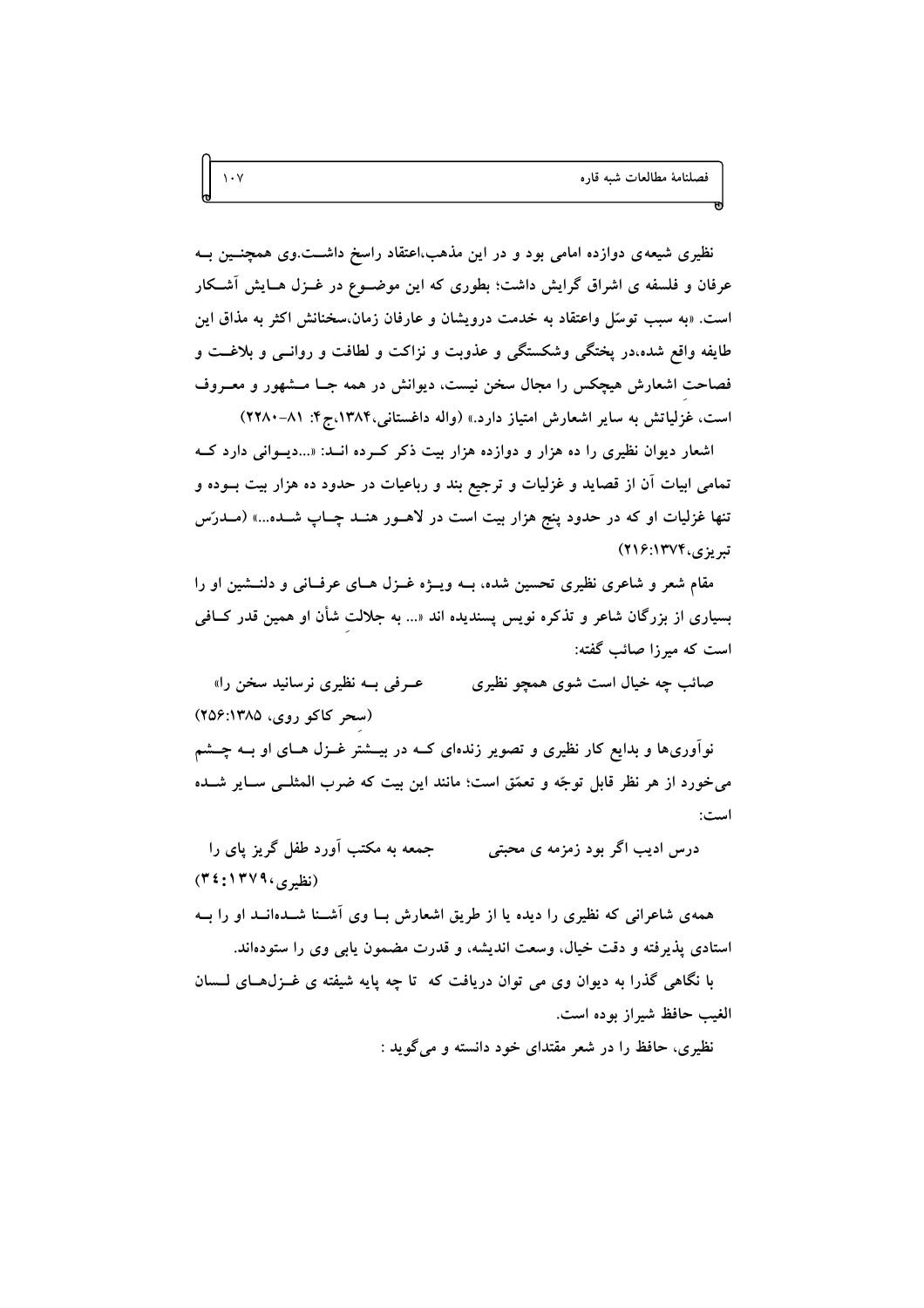گردیده مقتدای دو عبالم کیلام میا تا اقتدا به حافظ شـيراز كـردهايــم (همان : ٢١)

> در جای دیگر ارادت خود به حافظ را اینگونه بیان میدارد : حسب حال خوش، کس از مجموعه ی پاری نخواند

حـــافظ شــــيراز را ديــــوان فــــرّخ فـــال كــــو

(همان: ٢٨٢)

امّا این ارادت مانع از آن نیست که نگاهی هم به دیگر سـخنوران گرانقــدر ادب پارســی داشته باشد. وجود غزلهایی در استقبال از غزلهای ســعدی و بابــا فغــانی در دیــوان او و ترجیع بند بلندی که در استقبال از ترجیع بند مشهور خداوندگار سخن سعدی سروده است. این معنی را تأیید می کند و در قصیده غالباً قصاید بلند انوری را استقبال کرده است. تساریخ وفسات نظیسری را بسین سسالهای ۱۰۲۲٬۱۰۲۱و۱۰۲۳هجسری قمسری ذکسر کرده اند.(صفا، ۱۳۷۱،ج۵ :۹۰۳)

## موسیقی شعر

میان دو هنرشعر و موسیقی، پیوندی ناگسستنی است. این پیوند سبب همگامی و همراهی این دواست. شعر خود کلامی آهنگین و موسیقایی است کــه همراهــی آن بــا موســیقی بــر تأثیر گذاری آن می افزاید: «مجموعهی عواملی که زبان شعر را از زبــان روزمــرّه، بــه اعتبــار بخشیدن آهنگ و توازن، امتیاز میبخشند و در حقیقت از رهگـذر نظـام موسـیقایی سـبب رستاخیز کلمهها و تشخیص واژهها در زبان میشوند. می توان گروه موسیقایی نامیــد و ایــن گروه موسیقایی خود عوامل شناخته شده و قابل تحلیل و تعلیلی دارد از قبیــل انــواع وزن. قافیه، ردیف، جناس... وهمچنین عوامل شناخته نشدهای نیز دارد که فقط قابل حس شــدن است و نمی توان برای آن ها قانونی کشف کرد.» (شفیعی کدکنی، ۱۳۷۰: ۷و۸)

«هر مجموعهی گفتار از مقداری عناصر آوایی و صوتی بـه وجـود آمـده اسـت و ایــن مجموعههای آوایی و صوتی، ممکن است با یکدیگر، یا بعضی از آن هــا بــا بعــضی دیگــر

 $\lambda \cdot \lambda$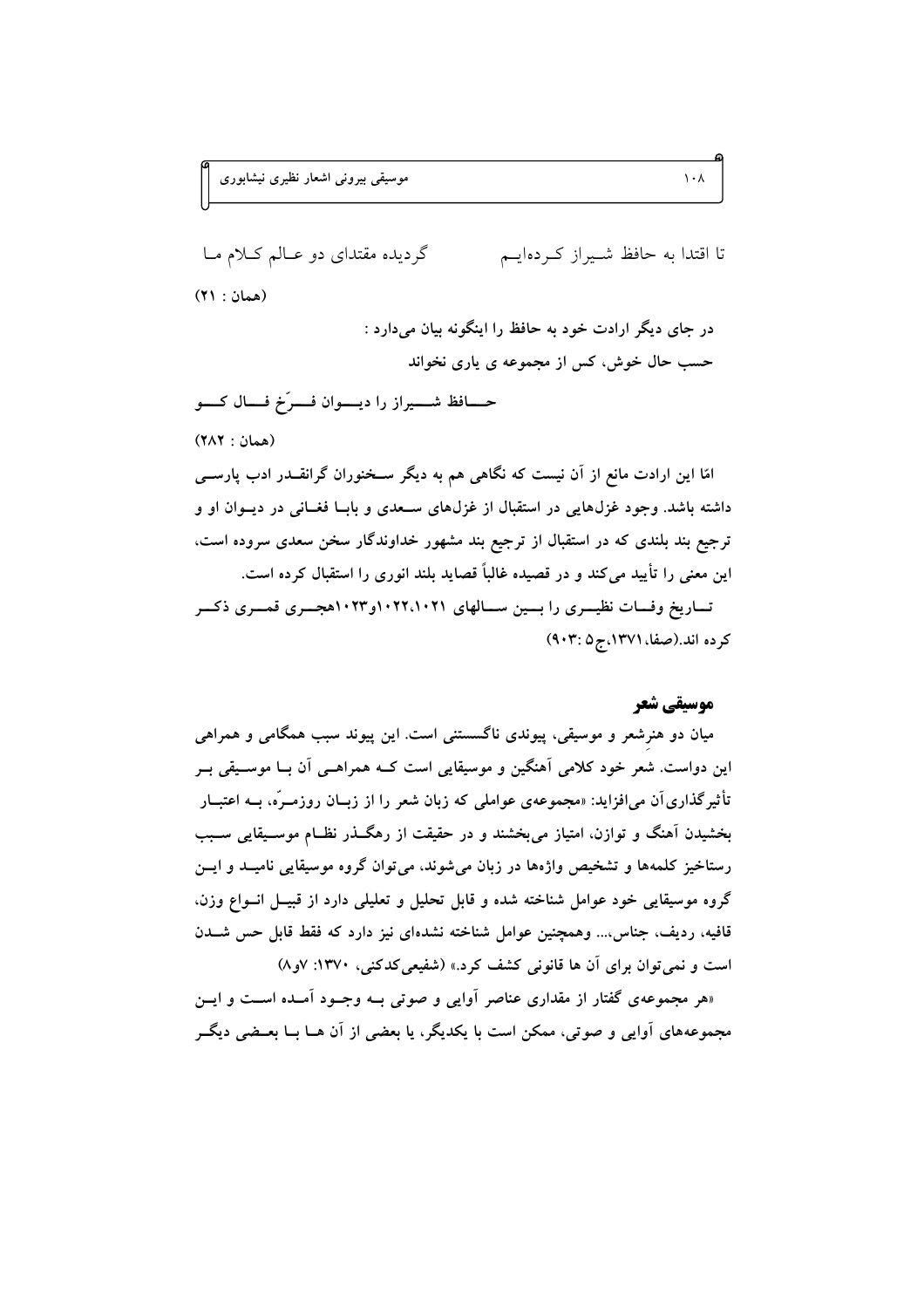توازنها یا تناسبهایی داشته باشند. به تناسب امکاناتی که در جهت این توازنها، در یک مجموعهی آوایی وجود داشته باشد و قابل تصور باشد، انواع موسیقی قابل تــصور اســت.» (شفیعی کدکنی، ۱۳۷۰: ۸)

«هنوز ساربان و چوپانان در دل دشتها زمزمههای بی آلایش خود را بـا نــوای ســاده و دلنشین می آمیزند و بی آن که به اصطلاح امروز شعر بخوانند ناخودآگIه پیونــد موســیقی و الحان و الفاظ را ثابت مي كنند.» (صبور، ١٣٨٤ : ٣٠)

«عوامل موسیقی ساز شعر عبارتند از : ١- ارزش موسیقایی حروف ٢- اهمیّـت تکیــه ٣-کلمات زنگدار ۴- تکرار کلمه ۵- تکرار جمله ۶- قافیه ۷- ردیف ۸- کلمیات زایید ۹-ادات ایقاعی ۱۰- تأثیر محتوا در چگونگی وزن ۱۱- مناسبت، موازنــه، تــسمیط.» (ملّــاح،  $(114 \cdot 1175)$ 

ابوعلي سينا گويد: «موسيقي علمي است رياضي كه در آن از چگونگي نغمـههـا،از نظـر ملایمت و تنافر، چگونگی زمانهای بین نغمهها بحث میشود تــا معلــوم شــود کــه لحــن را حِگُونه بايد تعريف كرد.» (مشحون، ۱۳۷۳ : ۵)

موسیقی پدیدهای ذاتی و فطری در وجود اَدمی است و هیچ ملتی از اَن بیبهــره نیـــست. اّن چه انسان را به سوی موسیقی هدایت میٖنماید. دقیقاً همان جذبه و کششی اســت کــه او را به سوی سرودن شعر رهنمون میشود که این حاکی از همان پیوند مستحکم میان ایــن دو است. شعر در واقع همان موسـيقى الفــاظ و كلمــههاســت و غنــا نيــز موسـيقى الحــان و آهنگهاست همان چیزی که ارسطو نیز شعر را نشأت گرفته از دو قــوهی محاکــات و درک وزن و آهنگ میداند. آمیزش و اختلاط طبیعی شعر و آهنگ در دورههــای اولیّــه، زاییـــده.ی هيچ ملتي نيست.

از آن چه گفته شد درمی،یابیم که وزن اصلی ترین عامل موسیقی شعر اسـت و نخـــستین عامل تناسب که سبب موسیقی کلام میشود، وزن است . به طوری کــه از دیــدگاه شـــمس قیس ، عروض برای تشخیص کلام موزون از ناموزون است. به عبارت دیگر شعر از دیدگاه وی کلام موزون و مقفی است. پس وزن ذاتی کلام است و شعر یعنی سـخن مـوزون. وزن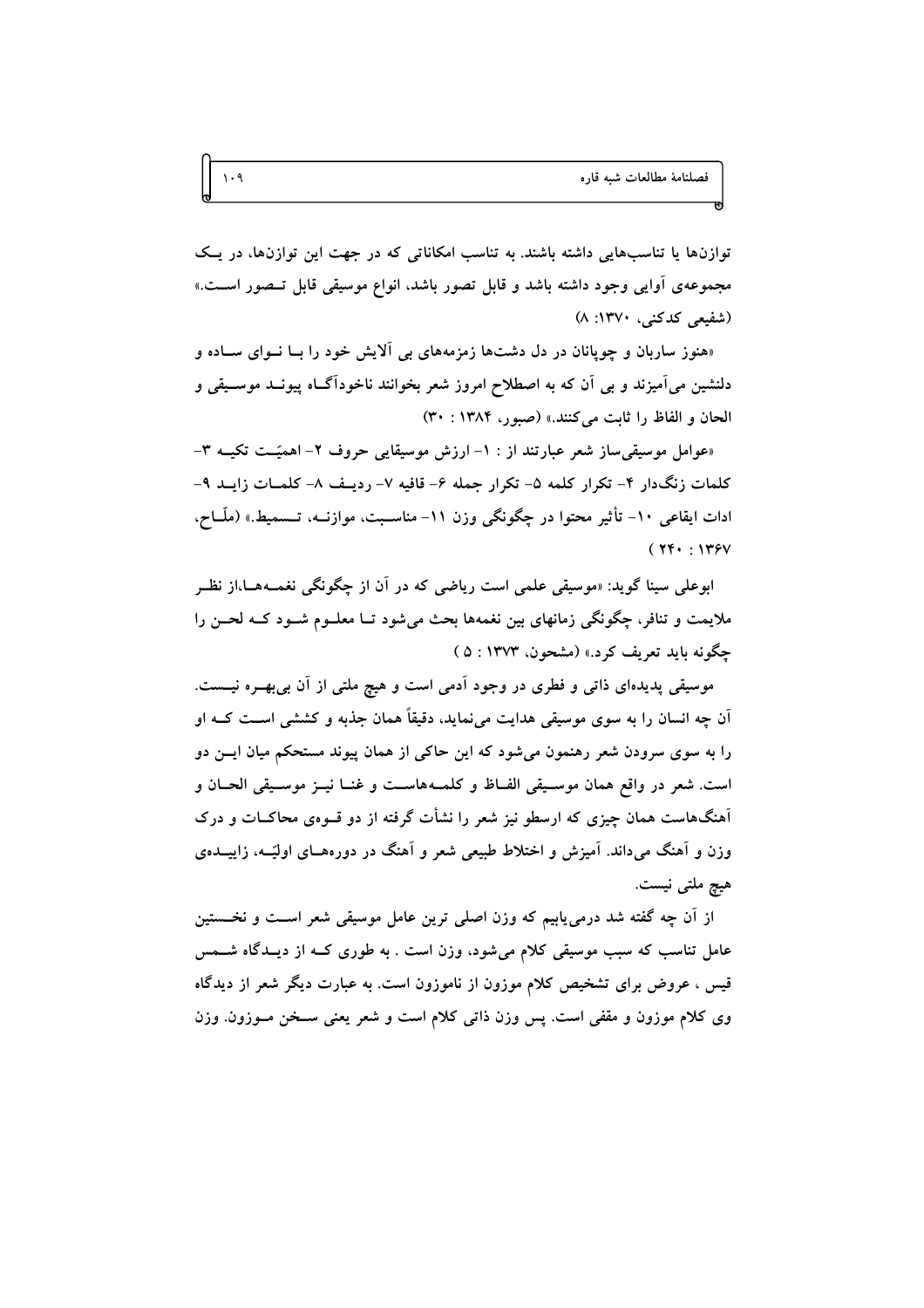تناسب و ترتیب در صامت ها و مصوت ها است که این تناسب و ترتیب در سخن موسیقی ایجاد می کند.

موسیقی بیرونی

منظور از موسیقی بیرونی شعر که باعث اَهنگ و موسیقی کــلام و زیبــایی اَن گردیــده ، وزن عروضی است که براساس کشش هجاها و تکیه هاست.

موسیقی بیرونی یکی از مهمترین جنبههای موسیقی در شعر است؛ زیرا این نوع موسیقی است که شاکلهی اصلی کار و جذابیت هنری شاعر را در منظر مخاطب قرار میدهد.

دکتر شفیعی کدکنی در توضیح وزن شعر از دیدگاه موسیقائی، این عنصر پایهای را به دو وزن خیزابی و جویباری تقسیم بندی کرده است:

«وزنهای خیزابی که از راه تکرار ارکان عروضی پدید می آیــد یــادآور رود یــا دریــای موّاجی است که موج هایش به تناوب و مشابه از راه می٫رسـند و رقــص مــوزون و عمــدتاً ريتميكي را در ذهن متبادر مي كنند؛ مانند : فاعلاتن فاعلاتن فاعلاتن فاعلن

در وزنهای جویباری شعر در گذری آرام و پیوسته و با اُفــت و خیــزی نامحــسوس تــر جاری است و در بستر آن از خیزابهای همسان و هم آوا – کــه گــاه کوینــده نیــز جلــوه می کنند – کمتر اثری دیده می شود؛ مانند سرودههایی که بر وزن مفعــول فــاعلات مفاعیــل فاعلن ساخته میشوند. در این وزن هیچ یک از ارکان عروضی تکرار نشده است و موسیقی حاصل از افاعیل مختلف هموارتر و آرام تر به جان می نشیند.» (شـفیعی کـدکنی، ۱۳۷۰ :  $(1)$ 

بخش اعظم دیوان نظیری نیشابوری را اوزان جویباری تشکیل می دهد .

محققان زبان و ادبیات فارسی به جنبه های نظری و تئوری ادبیات بـسیار پرداختــه انــد؛ ولی همواره جای تحقیقات عملی در تحقیقات ادبی خالی است؛ بـرای مثـال در زمینــه ی وزن، قافیه، ردیف،صنایع بدیعی و مباحث کلی موسیقی شعر کتاب های فراوانی نوشته شده است؛ ولی بسیار کم اند تحقیقاتی که به صورت علمی و متناسب با رویکردهای جدید نقـد ادبی در زمینه ی موسیقی شعر انجام گرفته باشد؛ بنابراین سعی نویسندگان این مقالــه بــراَن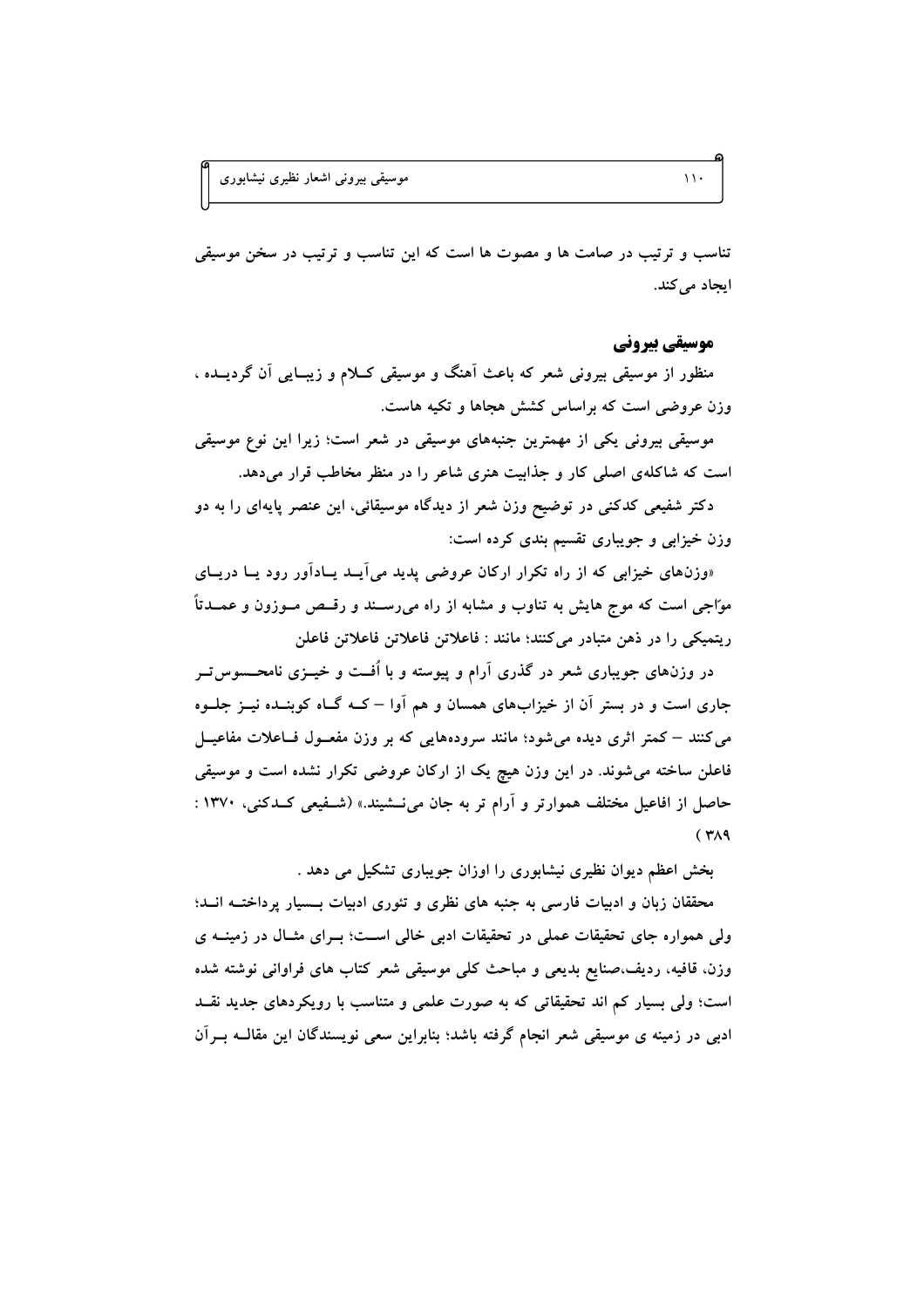بوده است که در این تحقیق موسیقی اشعار نظیری نیشابوری را به صـورت علمــی ، مــورد بررسی قرار دهند.

## موسیقی بیرونی در دیوان نظیری نیشابوری

در دیوان نظیری نیشابوری ۵۶۴ غزل، ۴۲ قصیده، ۳ قطعه، ۱۰ ترکیب بند و ترجیع بنــد و ۱۴۱ رباعی وجود دارد که مجموع آن ها ۷۶۰ قطعه شعر است . شاعر در تمـام دیــوان از ۹ بحر و ۳۷ وزن استفاده کرده است : ۲۷۵ مورد در بحر هزج شامل ۱۲۸ غزل، ۳ قـصیده، ۲ ترکیب بند، ۱ قطعه و ۱۴۱ رباعی ؛؛ ۱۸۶مورد در بحر رمل شامل ۱۷۴ غزل، ۹ قسصیده، ۳ ترکیب بند؛ ۱۳۴ مورد در بحر مجتث شامل ۱۱۵ غزل، ۱۸ قصیده، یک قطعــه ؛ ۱۱۱ مــورد در بحر مضارع شامل ۱۰۰ غزل، ۷ قصیده، ۴ ترکیب بند ؛ ۲۹ مورد در بحر خفیف شامل ۲۵ غزل، ۳ قصیده، ۱ ترکیب بند ؛ ۱۶ مورد در بحر رجز شامل ۱۵ غزل، ۱ قصیده ؛ ۶ مورد در بحر منسرح شامل ۵ قصیده، ۱ غزل ۳۰ مورد در بحر سریع شامل ۲ غزل، ۱ قطعه ۳: مورد در بحر متقارب شامل ۲ غزل، ۱ قطعه .

## **بررسی بحرهای به کار رفته در دیوان نظیری نیشابوری**

#### 1- بحر هزج

«هزج در لغت آوازی را گویند که همراه با ترنم باشد و به دلیل زیبایی خاص بحر هزج، به این نام نامیده شده است ، بحر هزج به گونهای است کــه وقتــی بــه چگــونگی هجاهــای ارکان اَن دقت کنیم، درمی،یابیم که به شکلی کنار هم قرار گرفتهاند که هنگام خواندن شــعر احساس طرب و شادی و نشاط به خواننده آن دست میدهد: «این بحر را بدان جهت به این نام خواندهاند که بیشتر آوازها و سرودهای اعراب بر این بحر است.» (شـاهحـسینی،۱۳۸۰ : ۶۶ ). «این وزن از اوزان دلنـــشین و آرام اســـت کــه مناســب بــا مــضامین آرام و عاشـــقانه می باشد». (وحیدیان کامیار ، ۱۳۸۰: ۸۴)

بحر هزج از تکرار مفاعیلن حاصل می شود.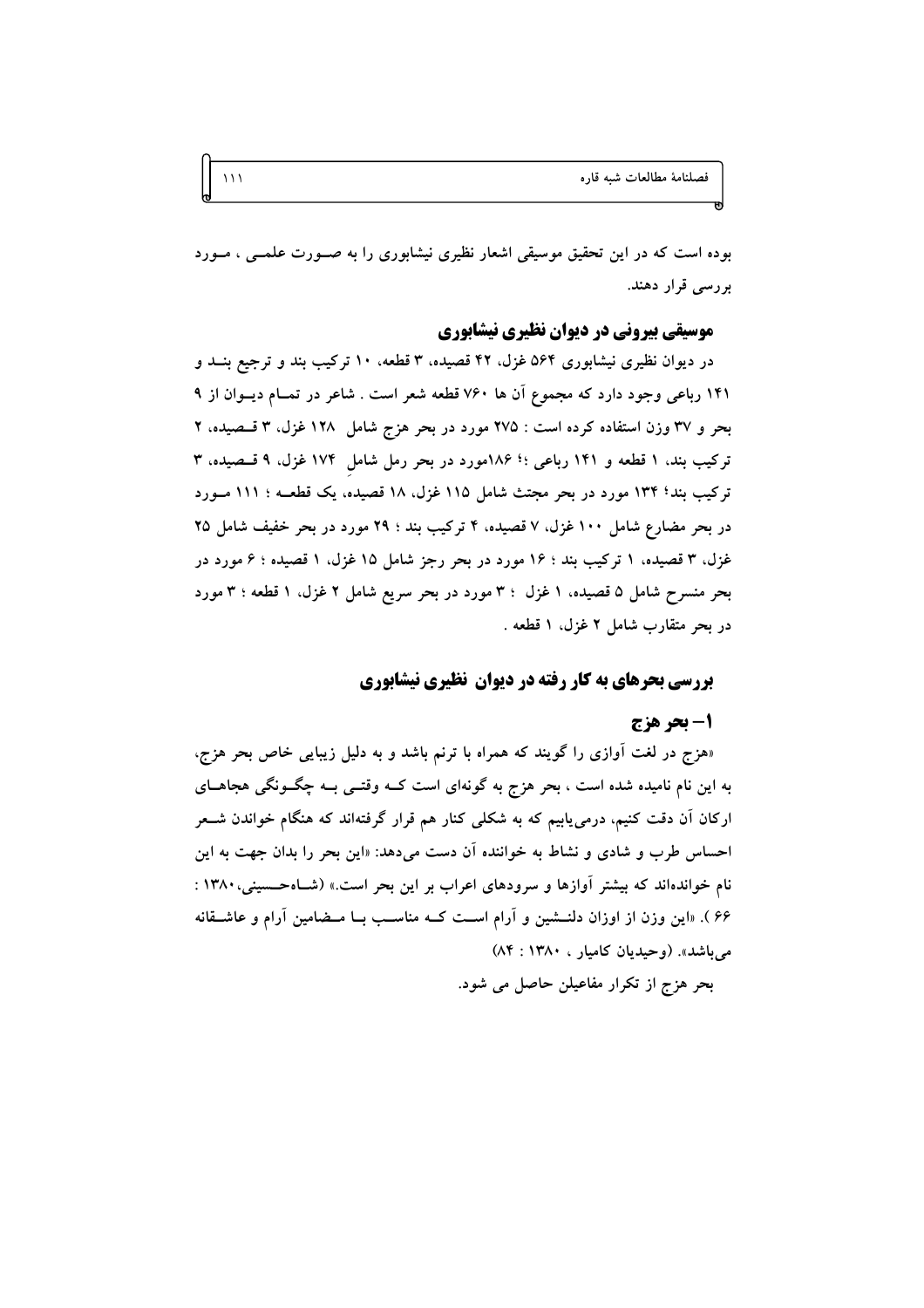این بحر با ۲۷۵ مورد در ۸ وزن و ۳۶/۰۴ درصد ،پر کاربردترین بحر در دیسوان نظیـری نیشابوری است که۱۴۱ مورد در رباعیات، ۱۲۸ مورد در غزلیات، ۲ مورد در ترکیب بنــد و ترجیع بند، ۳ مورد در قصاید و ۱ مورد در قطعات آمدهاست. ١-١هزج مثمن اخرب مقبوض ابتر : مفعولٌ مفاعيلٌ مفاعيلن فع شامل ۱۴۱ رباعی است و در سایر اشعار به کار نرفته است. نمونه مثال: در هجر تو مرگ همنشینم بـادا منظـــور دو دیــده آستینـــم بــادا (نظیری،١٣٧٩:٥٣٣) ١-٢ﻫزج مثمن سالم : مَفاعيلن مَفاعيلن مَفاعيلن مَفاعيلن شامل ٥٢ غزل ؛ نمونه مثال: ز شهر دوست میآیم،پیام عشق برلبها بهتلفیقی کنم آزاد،طفلان را ز مکتب ها. (همان:۷) ١-٣هزج مثمن اخرب مكفوف محذوف :مفعولٌ مفاعيلٌ مفاعيلٌ فعولن شامل ۳۰ غزل، ۳ قصیده و ۱ قطعه. نمونه مثال: گر ځسن جمال تو طلبکار نېسودی در خانقه و بتکده دیّـار نبـودی (همان:۳۰۸) وقتست كهازكعبه برأريم صنمرا (همان:٣٢٧) چندی به غلط بتکده کردیم حرم را ١-۴ هزج مثمن اخرب مكفوف مقصور :مفعولُ مفاعيلُ مفاعيلُ مفاعيلٌ شامل ۱۵ غزل ، ۱ ترکیب بند. نمونه مثال: روز ازلـــم بود بــه نــابود نهفتند در ضمن زيان كاري من سود نهفتند(همان:٩۴) دوشینه سرودی دل افگار برآورد کـاهو ز حــرم مرغ ز گلزار برآورد(همان:۹۶) ٥-١ هزج مسدس محذوف:مفاعيلن مفاعيلن فَعولن شامل ۱۶ غزل . نمونه مثال: تحمل غیر عیب و عار او نیست (همان:٥٢) دلی دارم که طاقت کار او نیست نگــــاهت چشـــــم جــادو برنتابد ف وب خسال هندو برنتــابد(همان:١٣٨)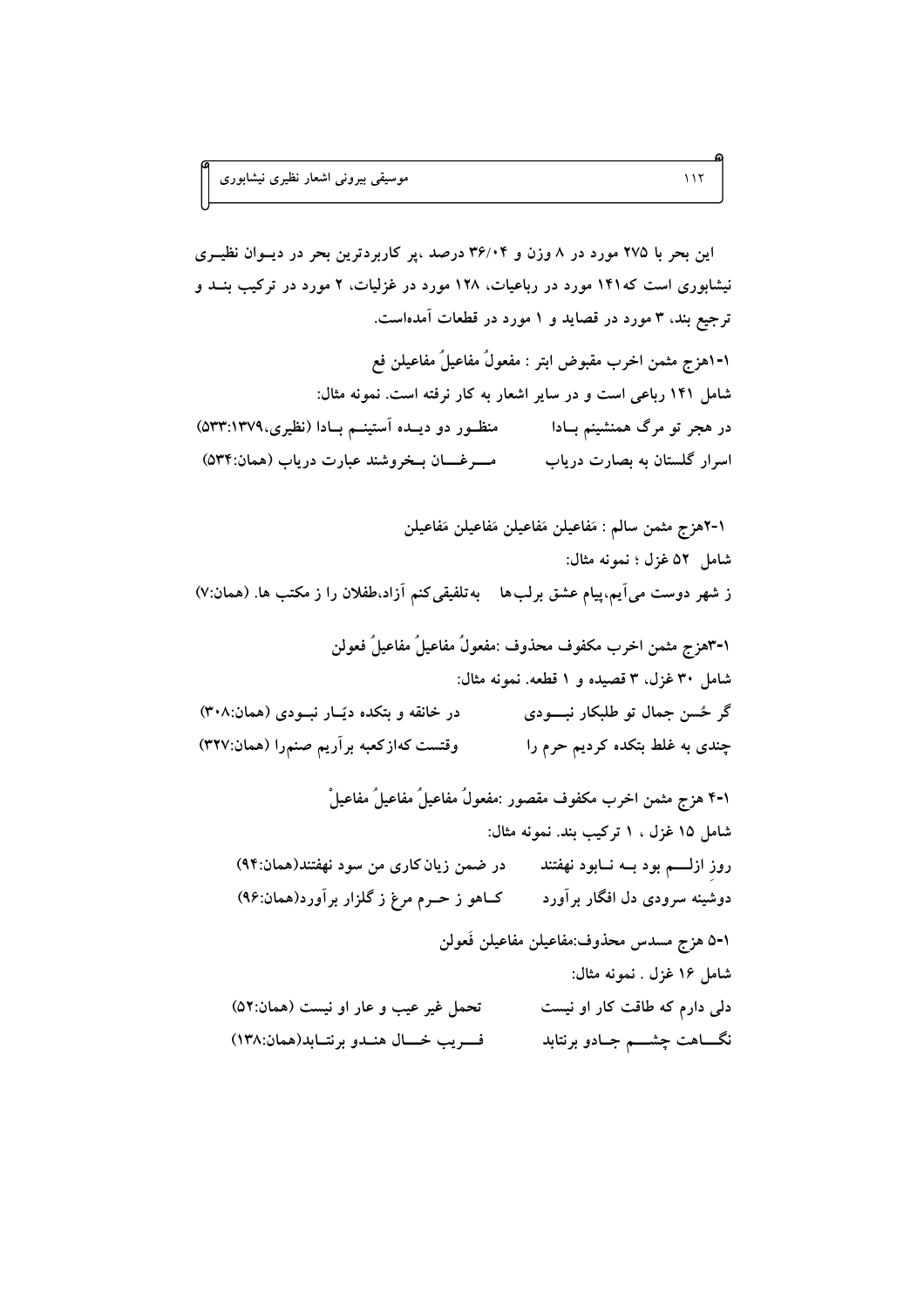١-۶ هزج مسدس اخرب مقبوض محذوف: مفعولٌ مفاعلن فعولن شامل ۱۱ غزل و ۱ ترجیع بند . نمونه مثال: بـر هــم زده آشيانــه ها را (همان:٧) ای که ده خراب خانـه ها را داريم اميد فتح بابي (همان: ٣٠٠) دیریست ز گـوشه نـقـابـی ٧-٧ هزج مسدس مقصور: مفاعيلن مفاعيلن مفاعيلْ در اين وزن فقط۲ غزل سروده شده است: که دارم دل به جای دیگر امروز (همان:۱۶۶) سخن گوئید با من کمتر امروز بدل كرديم قبله روبكردان(همان:٢٧٧) دلا رو زان خـــم ابرو بــگردان ٨-١ هزج مثمن اخرب : مفعول مفاعيلن مفعول مفاعيلن در این وزن ۲ غزل سروده شده است گر کشف حجب خواهی، بستان می ناب اول ور علم ازل جویی، بگذر زکتاب اول (همان:۲۲۶) مردانــه قماری کن ، دستی بــه دو عالــم زن

خصلی کــه نهی پُــر نه ، نقشی کــه زنی کــم زن (همان:۲۷۲)

2-بحر رمل

اجزای آن چهار بار فاعلاتن فاعلاتن است ،«بحر رمل زمینهای است برای بیان رقّت قلب و حکایتگر اندوهها و شادمانی ها و ترجمان دل پیران و جوانان اسـت.» (خواجــه نــصیر،  $(14.148)$ 

رمل با ترکیب هجایی خاص خود و آهنگ ملایم و ریتم آرام بخــشی کــه دارد ، بیــشتر بیانگر احساسات ، عواطف ، افکار و عالم درون شاعر است.

بحر رمل دومین بحر پرکاربرد در این دیوان است که با تعداد ۱۸۶ مورد و ۲۴/۳۸درصد اوزان، ۱۷۴ غزل و ۹ قصیده و ۳ ترکیب بند و ترجیع بند را در بر میگیرد.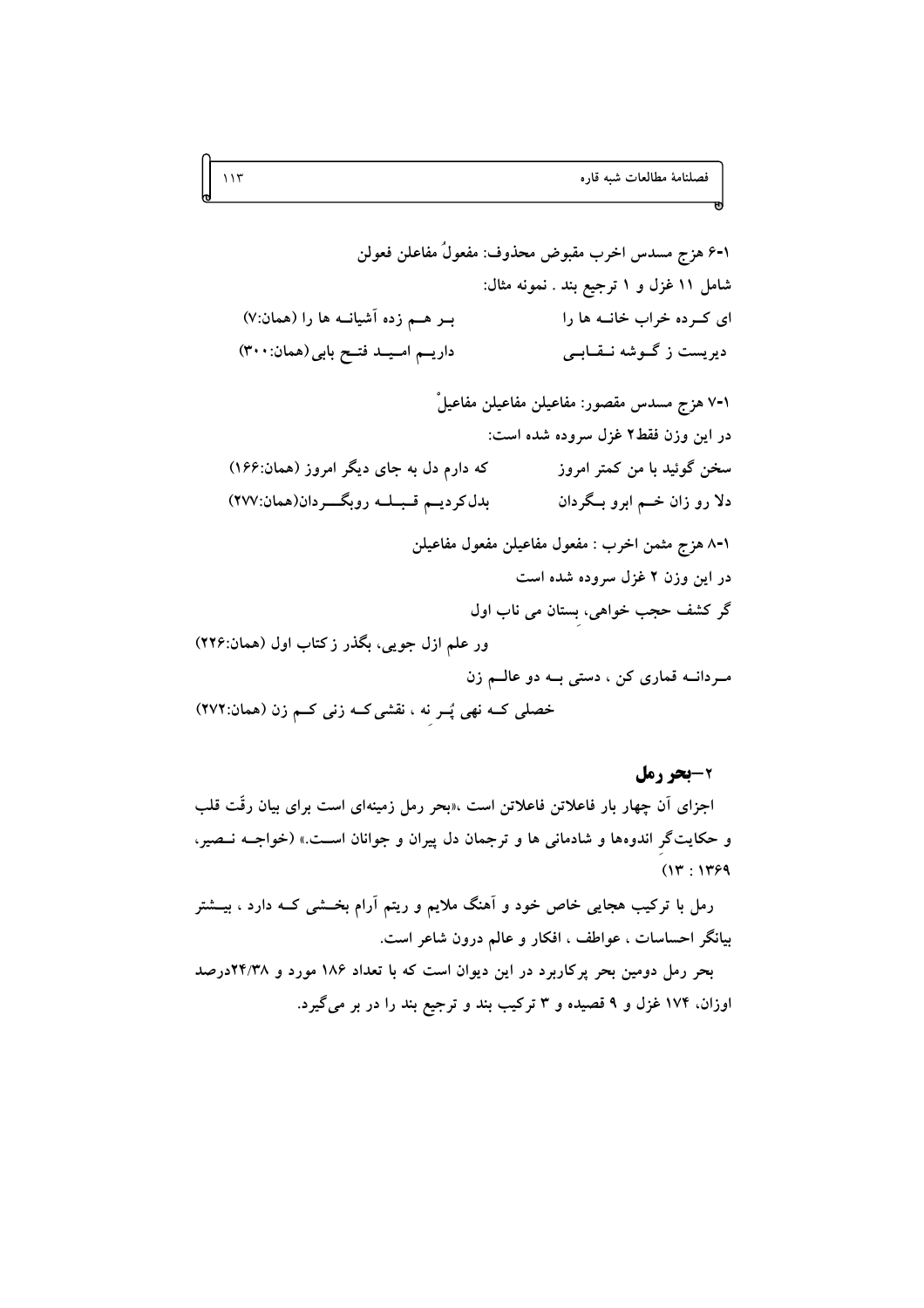به تمنای غلط بر همه کس میر شدیم مس بِدَراز خانه نــرفتیم وجهانگیــرشدیم .(همان:۲۴۵) مژده درمژده فتحستوظفردرظفرست ممرطرف مژدهرسانندهی فتحی دگرست (همان:۳۴۵)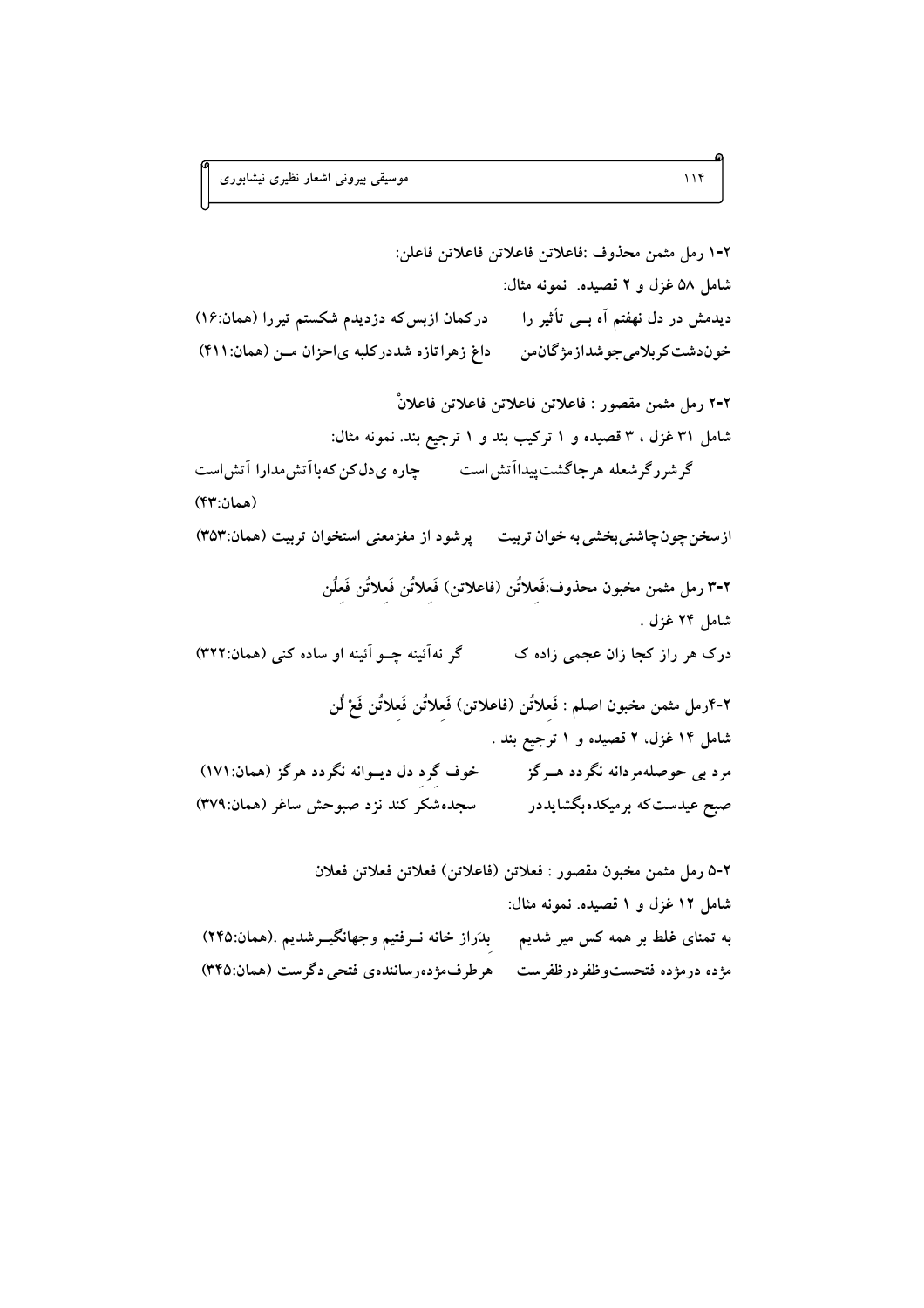فصلنامهٔ مطالعات شبه قاره

٢-۶ رمل مسدس مقصور: فاعلاتن فاعلاتن فاعلان شامل ١١ غزل ،نمونه مثال: آنچه هـرگز نگسلد پـيــونــد اوست (همان:۴۹) فخر والا نسبتان از بند اوست عـرضه كـن ايمان كهايمان آوريم (همان:٢٥٧) رخ نما تا رونما جان آوريم ٧-٧ رمل مثمن مخبون اصلم مسبغ : فعلاتن (فاعلاتن) فعلاتن فعلاتن فع لان شامل ١٠ غزل . نمونه مثال: در بغل مصحفوسجّادهي تقوا بردوش بَرَد از مدرسه۱م مغبچهیبادهفروش (همان:۱۸۴) ٢-٨ رمل مثمن مشكول :فَعلاتُ فاعلاتُنْ فَعلاتُ فاعلاتُنْ شامل ۷ غزل و ۱ قصیده . این وزن یکی از زیباترین اوزان شعرفارسی است که تعداد هجاهای بلند و کوتـاه آن همــه يكسان است. (ماهيار، ١٣٧۴ : ٥٩) تو اگر ز کعبه راندی وگراز بهشت ما را مه غم بنده پرورتو، بهدرینهشت مارا (همان:۲۴۵) ٢-٩ رمل مسدس محذوف :فاعلاتن فاعلاتن فاعلن شامل ۴ غزل . با نگارخانگی ویرانه خوش (همان:۱۹۸) بي تو نه با غمْ خوش و ني خانهْ خوش از گــلــستــان، گــل بــه بــازار آمــــده عـيـد مـرغان گـرفتار آمده (همان:٢٨٩)

٢-١٠ رمل مثمن اصلم : فاعلاتن فاعلاتن فاعلاتن فع لن

شامل ۲ غزل .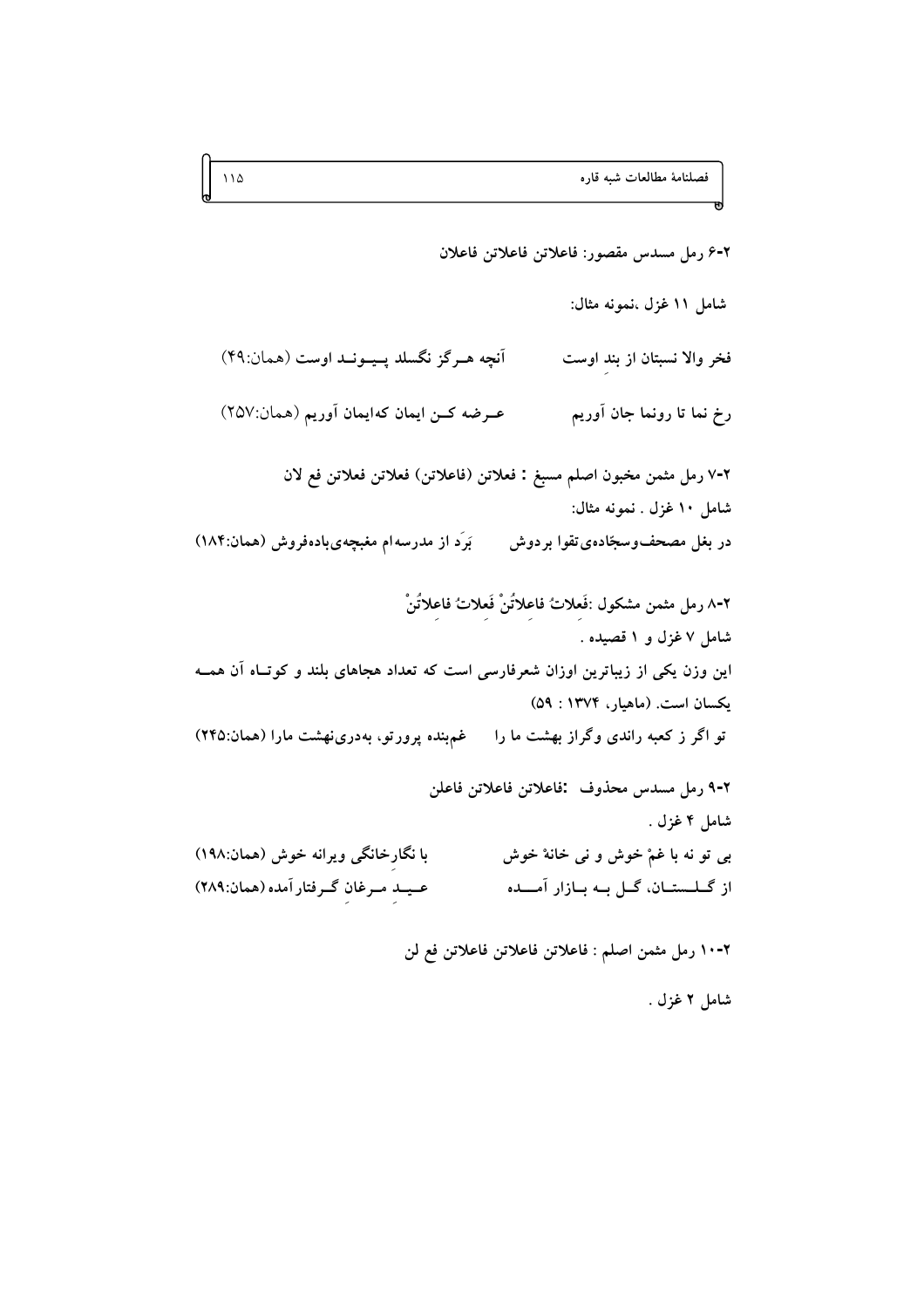«اصلم عبارت است از حذف دو هجای بلند آخر فــاعلاتُن (- U - -) و تبــدیل هجاهــای کوتاه به بلند. دو هجای بلند حاصل را اصلم می خوانند و بــا «فَــع لُــن» نــشان مــیدهنــد. (ماهيار، ۱۳۷۰)

هر گلبي رنگي و هر مرغ نوايي دارد (همان:۱۴۸) ہـــــــــر ســــــر شاخ درین باغ ہوایی دارد دوروارون نتواند قلدحم خالي كرد (همان:١۴٩) گردش چشم بتان مستی من حالی کرد

٢-١١رمل مسدس مخبون اصلم مسبغ: فاعلاتن فعلاتن فع لان در اين وزن فقط يک غزل سروده شده است . کشته یے بے سر کے افتادست (همان:٧٣) خسوی شه عـربـده جـو افتادسـت

## 3 تحر محتث

اجزای آن از اصل مستفع لن فاعلاتُن چهار بار مفاعلُن فَعلاتن آید و زحاف این بحر نُـــه است: خبن و شكل و قصر و حذف و رفع و جحف و اسباغ و تشعيث و صلم» (المعجــم ، ۱۳۷۳ : ۱۴۹)،«بحر مجتث از تكرار مستفعلن فاعلاتن مستفعلن فاعلاتن به دست مـى آيـد.» (ماهيار، ١٣٧٤:٤٧)

این بحرکه از بحور مختلـف الارکـان اسـت در دیـوان نظیـری نیـشابوری ۱۳۶ مـورد و۱۷/۵۶درصد اوزان را شامل میشود : ۱۱۷ غزل. ۱۸ مورد و ۱ مورد قطعه.

٠-٣ مجتث مثمن مخبون اصلم: مفاعلن فعلاتن مفاعلن فع لن شامل ٣١ غزل ، ٨ قصيده و ١ قطعه، نمونه مثال: درون سینه بریدم سرمرغ تمنّا را (همان: ۵) زبان پیام هوس داشت شستم انشا را ٢-٣ مجتث مثمن مخبون اصلم مسبغ : مفاعلن فعلاتن مفاعلن فع لان

شامل ۳۰ غزل و ۵ قصیده. چنان ز خانه برون رفتنم به دل تنگ است که آستانه بیابان وگام فرسنگ است (همان:۶۲) چو شمع سوز دلم عشق بر زبان انداخت دگرنخواستی اَتش مرابهجان انداخت (همان:۳۵۵)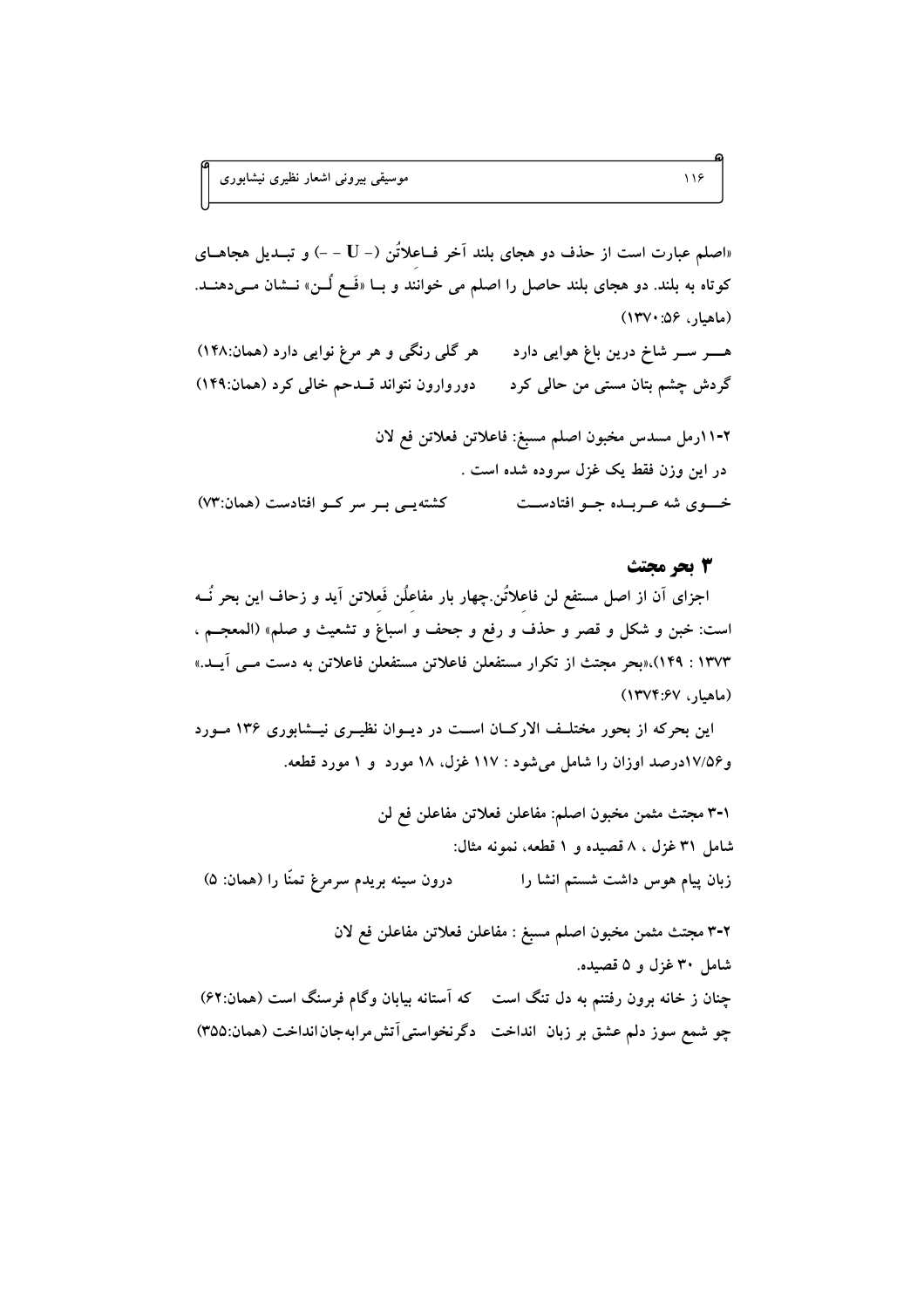٣-٣مجتث مثمن مخبون مقصور : مفاعلن فعلاتن مفاعلن فَعلان شامل ۲۸ غزل و ۳ قصیده . ابدرسیدونیاسودم اینچه مشغله بود (همان:۱۴۳) بــه غمزه روز الستم همین معامله بــود دميمد فاتحهى فتتح برحصاراسير (همان: ٣٨١) چو رو به برج شرف کردآفتاب مُنیر ۴-۲ مجتث مثمن مخبون محذوف: مفاعلن فعلاتن مفاعلن فَعلَن شامل ۲۵ غزل و ۱ قصیده. سحر کــه سنبلم از جیب پیرهن بکشی گمان برمکه رگ جانم از بدن بکشی (همان:۳۲۰) ٥-٣ مجتث مثمن مخبون : مفاعلن فعلاتن مفاعلن فعلاتن شامل ۱ غزل و ۱ قصیده. نشاط آمدن و كلفت وداع ندارد (همان: ١١١) به هجر و وصل دلم الفت و نزاع ندارد

## 4 - بحر مضارع

چهارمین بحر پر کاربرد در دیوان نظیری نیشابوری بحر مضارع است که در ۱۱۱ مورد و ۱۴/۵۵درصد اوزان، ۱۰۰ غزل، ۷ قصیده و۴ ترکیب بند راشامل میشود. بحر مضارع از اصل مفاعيلُن فاعلاتُن مفاعيلُن فاعلاتُن بصورت مزاحف مكفوف مفاعيــلُ فاعلاتُ مفاعيلُ فاعلات ساخته ميشود و رکن چهارم به فاعلان تبديل ميشود. در بحر مضارع رکن فرعی «اخرب» نقش اساسی دارد و توجه به آن ضروری است. رکن اخرب از رکن اصلی مفاعیلُن (U – – –) با حذف هجای کوتـاه از آغــاز رکــن و تبــدیل هجای بلند پایانی به هجای کوتاه حاصل میشود (– – U) .» (ماهیار، ۱۳۷۴ : ۸۲)

۴-۱ مضارع مثمن اخرب مكفوف محذوف : مَفعولُ فاعلاتٌ مَفاعيلُ فاعلُنْ شامل ۵۲ غزل ۱ قصیده و ۲ ترکیب بند . دل بردهای و داغ نشانی نهادهای(همان: ۳۲۰) سر دادهای و بسد نهانی نهادهای وزدامنش نثار بــه دامــن درآورم(همان:۳۹۶) هر شب بذیل صحبت جانان تن آورم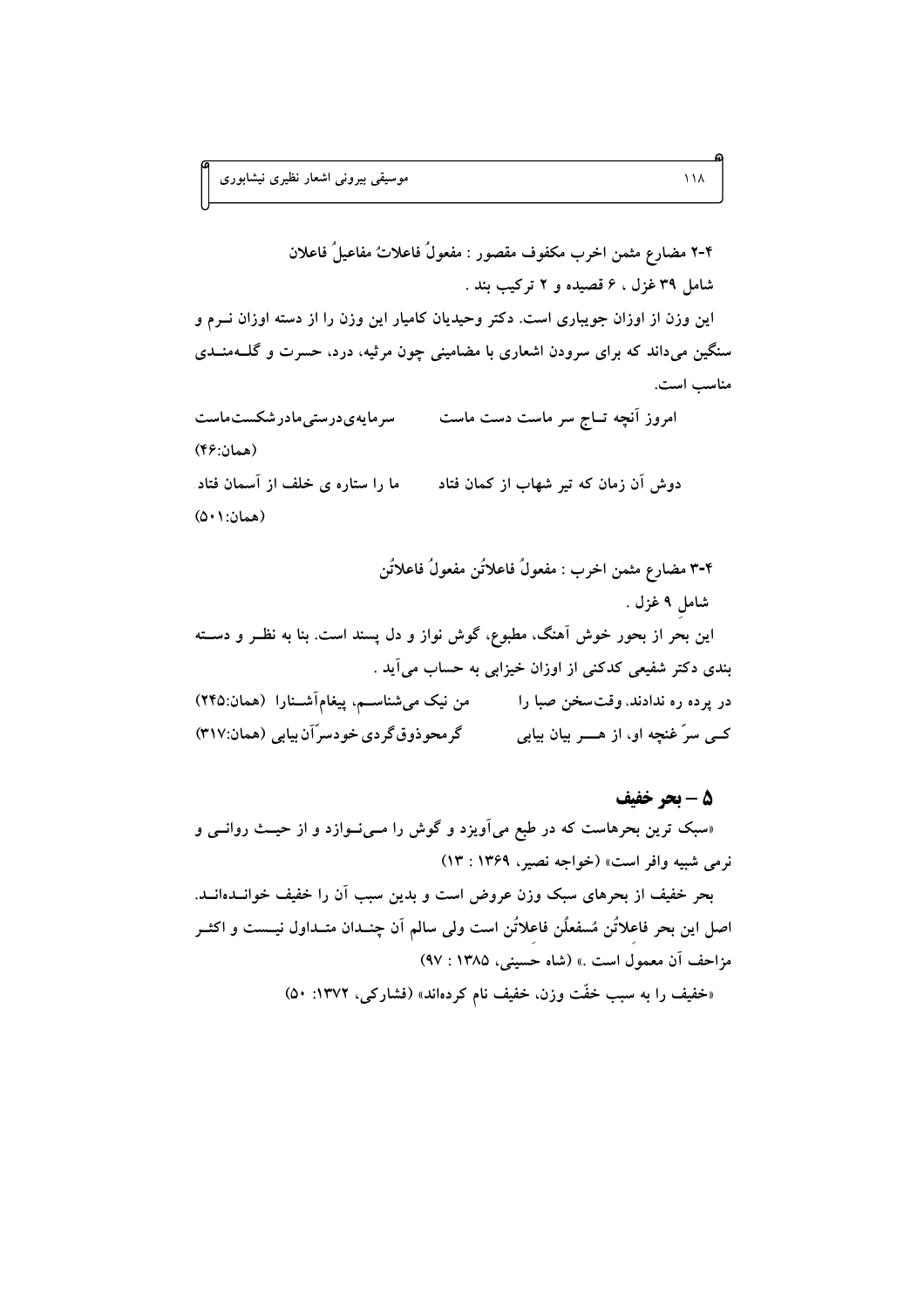در دیوان نظیری نیشابوری، بحر خفیف در ۲۸ مـورد و ۳/۸۰درصـد اوزان، ۲۵ غــزل، ۲ قصیده و ۱ ترکیب بند را داراست. 0-١ خفيف مسدس مخبون اصلم : فعلاتن (فاعلاتن) مفاعلن فع لن شامل ۷ غزل ، ۲ قصیده و ۱ ترکیب . صورت وهم مرضود اينجا (همان:١٤) نــه عــدم بــــود و نــي وجــود اينجا ٧-٥ خفيف مسدس مخبون محذوف : فعلاتن (فاعلاتن) مفاعلن فعلن شامل ۸غزل . میدهد می ز راه گوش مرا (همان:۱۹) بانگ نبی می برد ز هوش مــرا چشم بـر شفقت زمانــه مــنه (همان:٢٩٥) دل بر اين ناخوش آشيانه منه ۵-٣خفيف مسدس مخبون مقصور: فعلاتن (فاعلاتن) مفاعلن فعلان شامل ۶ غزل . نـــــه مــمرّى درو نــه جــاى گــريــز(همان:۱۶۴) چے خ پرویزنی ست آتش بےز هـر كجا سينهاى است خستهى اوست (همان:٧۶) هــمــهجــا نــــاخــن تصرّف بند ۵-۴خفيف مسدس مخبون اصلم مسبغ : فعلاتن (فاعلاتن) مفاعلن فع لان شامل ۴ غزل و ۱ قصیده . ما همه خوشه چین،تو خرمن سوز (همان:۱۶۳) بخت ما سست و عشق تو فيروز شاه بر گاه و مساه در خرگاه (همان:۴۲۰) ببــر در کـــــوه و شیـــر در بیـــشه

## ٦ - بحر رجز

این بحر را از آن جهت رجز نامیــده انــد کــه « در لغــت، اضــطراب و ســرعت اســت» (مددی،۱۲۸۵)،۲۵)، «عرب بیشتر اشـعاری کــه در معرکــههــا و جنــگ و در مفــاخرات از مردانگی خود می خوانند، در این بحر است. و در چنین اوقــات آواز مــضطرب و حرکــات سریع می باشد، پس از این جهت این بحر را رجز نام کردهاند.» (فشارکی، ۱۳۷۲: ۴۲)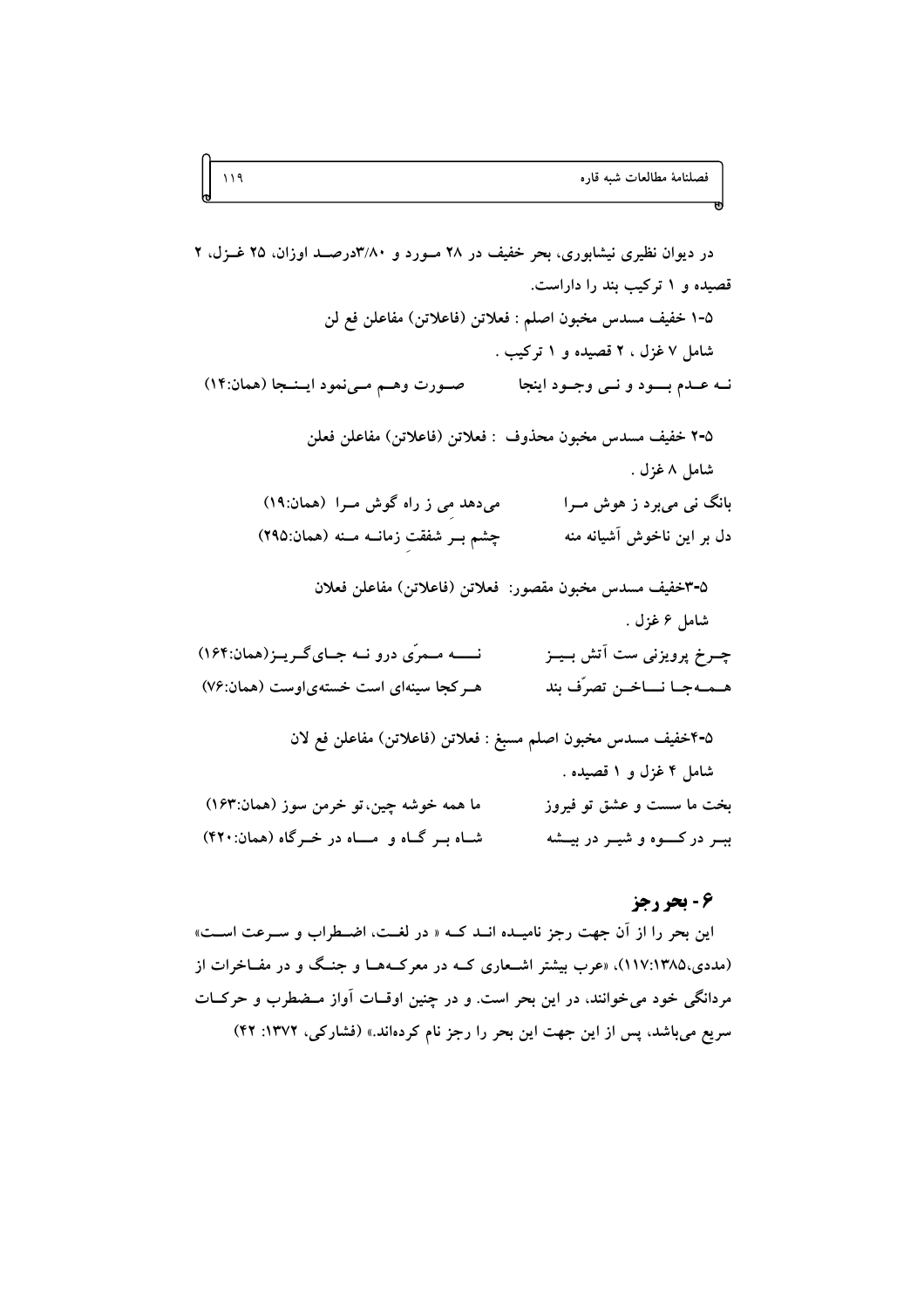این بحر در دیوان نظیری نیشابوری ۱۶ مورد و ۲/۱۰درصد اوزان،۱۵ غزل و ۱ قصیده را دربر مي گيرد.

۶-۲رجز مثمن مطوى مخبون : مفتعلن مفاعلن مفتعلن مفاعلن ( دورى ) شامل ۵ غزل . طعم هلال میدهد زهرفراقت آب را مستا تلخ کردی عیش من شیرین ندیدم خواب را (همان:۸)

7- بحر منسرح «منسرح در لغت به معنى آسان است و اين بحر را بدان جهت منــسرح خوانــدهانــد كــه ترتیب اوتاد و اسباب در آن به صورتی است که سبب روانی آهنگ میشود» ً)، ۱۳۸۵ : ۸۴) «بحر منسرح از اصل مُستفعلُن مفعولاتٌ مُستَفعلن مفعولاتٌ به صـورت مزاحـف مطــوى مُفتَعلُن فاعلاتٌ مفتعلن فاعلاتٌ ساخته مىشود و ركن فاعلاتٌ به فاعلان يــا فــاعلُن تبــديل مي شود» (ماهيار، ۱۳۷۴ : ۱۱۲)

٧-١منسرح مثمن مطوى مكشوف : مفتعلن فاعلن مفتعلن فاعلن

شامل ۱ غزل و۵ قصیده با ۰/۷۹درصد اوزان . غم به سزا داده یی دل به نوا کرده یی از تو پذیرفته ام هر چه عطا کردهای (همان:۲۹۶)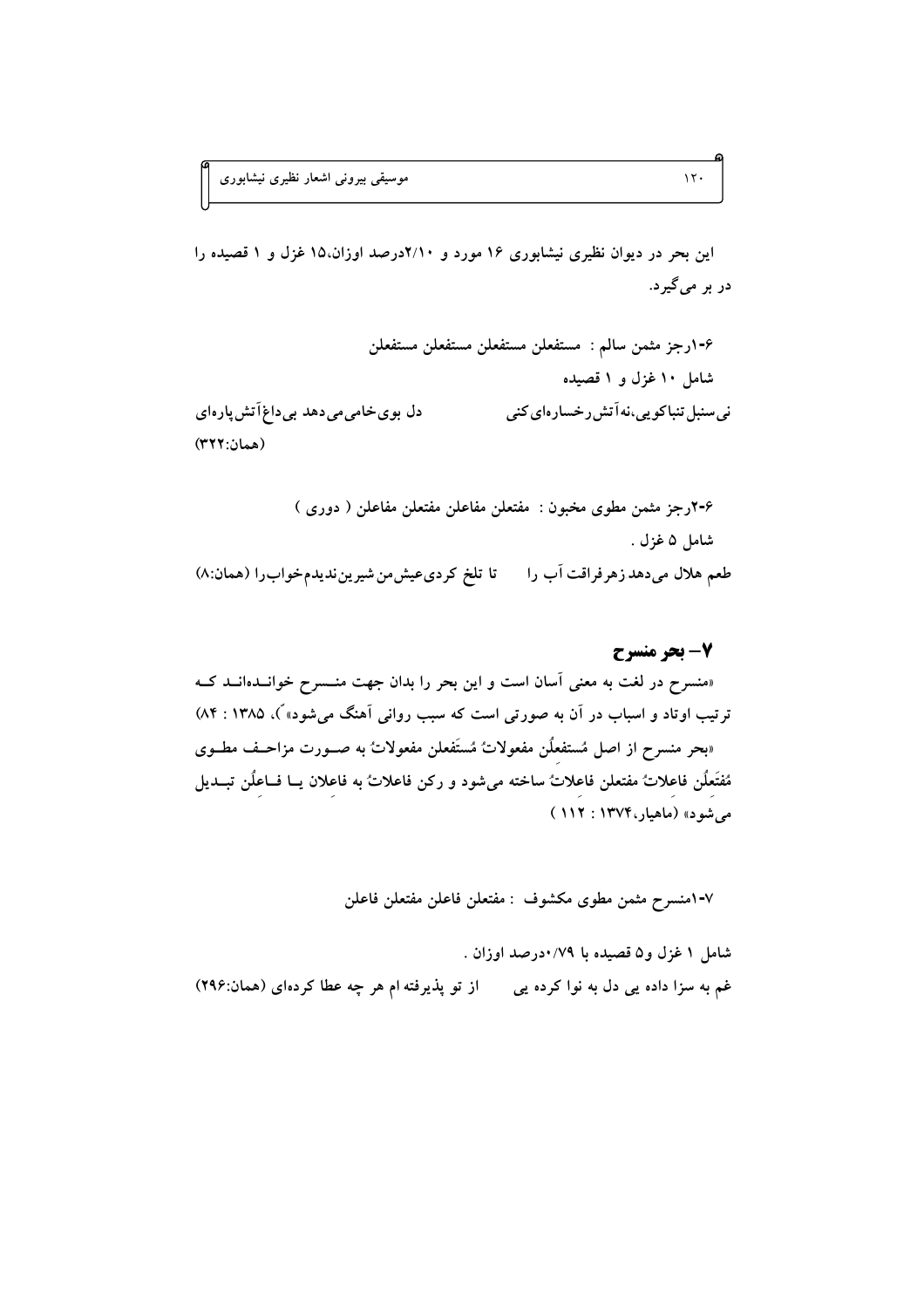## 8- بحر سريع

«سریع در لغت به معنی زود است و این بحر را بدان جهت سریع خواندهاند که «سـببها» در آن بیشتر از «اوتاد» است. اصل این بحر، مستفعلٌن مستفعِلُن مَفعولاتُ اســت و ســالم آن متداول نیست و مزاحف آن مطبوع تر است» (شاه حسینی، ۱۳۸۵ : ۱۵۶)

این بحر با۳۹/۰درصد کل اوزان یکی از کم کاربردترین بحور دیوان نظیری است و فقط شامل ۳ غزل میباشد .

٨–١-سريع مسدس مَطوى موقوف : مفتعلن مفتعلن فاعلان در این وزن فقط۲ غزل سروده شده است. دل چوتو را یافت زبان شد خموش (همان:۱۸۶) داشتــم از درد جــدایی خــروش پرورش ذرّه كـــنـــد آفتاب (همان:٣٨) عشق دهـد بــا دل شوريده تاب ٨–٢- سريع مسدس مطوى مكشوف : مفتعلن مفتعلن فاعلن

### 9- بحر متقارب

این بحر از تکرار فعولن، پدید میآید و چون سببها و وتدها به یکدیگر نزدیکانــد، آن را متقارب نامیدهاند.

کم کاربردترین بحر با ۳مورد و۳۹/۰درصد کل اوزان .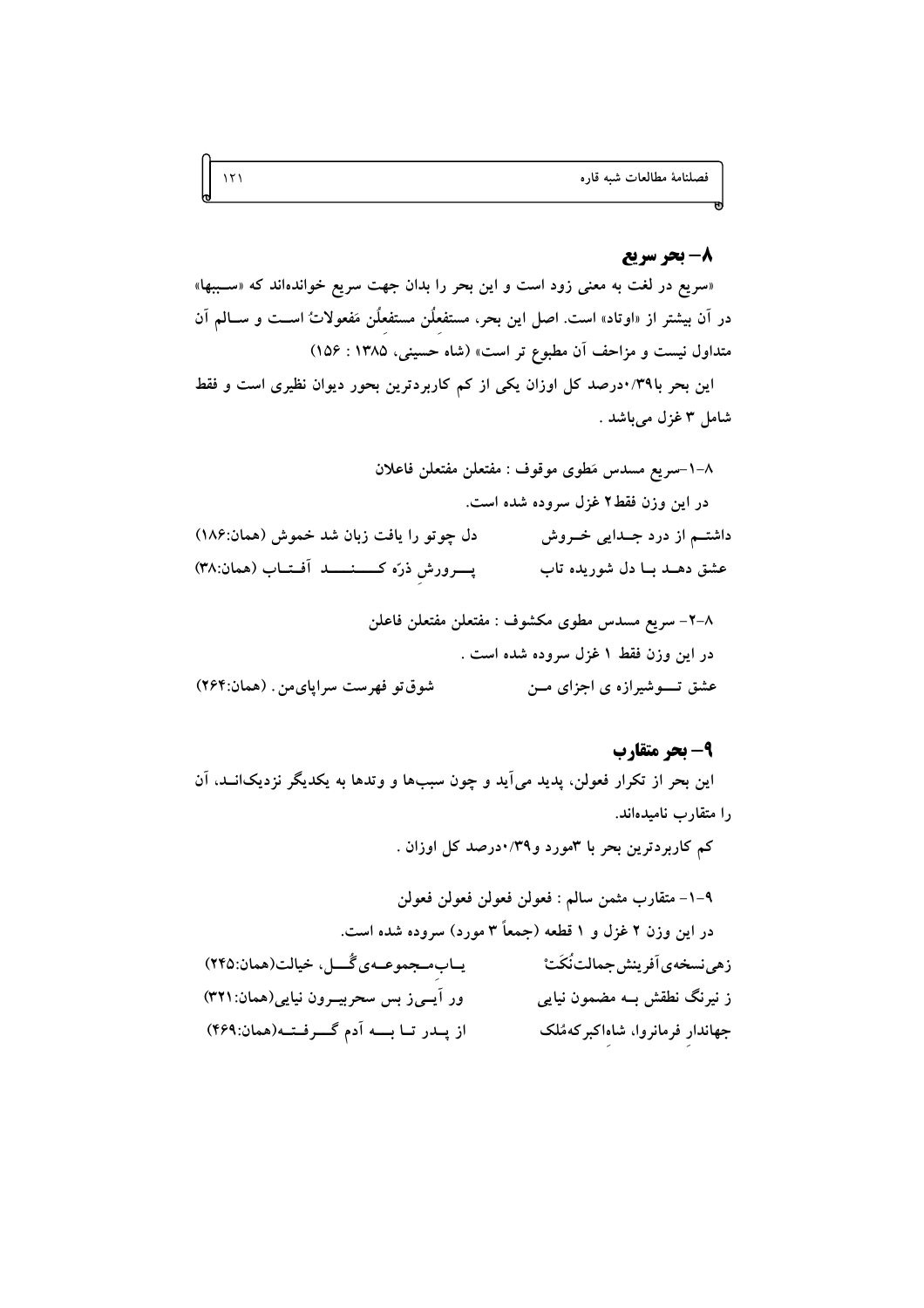## اوزان دوري

«اوزان دوری به وزن مصراعی گفته میشود که بتوان خود آن مصراع را مرکّب از دو نیم مصراع (= پاره) متساوی پنداشت. هر یک از این پارهها، دو رکن مختلف دارد کــه عینــاً در پارهی دوم تکرار میشود. در وزن دوری غالباً کلام در پایان پاره (یعنی با رکن دوم) تمــام می شود به هر حال در وسط مصراع مکث می کنیم.» (شمیسا، ۱۳۸۱ : ۷۰)

اوزان دوری به کار گرفته شده در دیوان نظیری نیشابوری

١– هزج مثمن اخرب : مَفعولُ مفاعيلُن ، مَفعولُ مفاعيلُن درحلقەنــمى گنجى، تا پختەنمى گردى ھىرطاست كەميخواران.سازندكباباول(ھمان:۲۲۶) ایمانزیقینخیزد،ازهرچه به شک!شی در آتش حرمان بین یا بــرمحکغم زن (همان:۲۷۲)

٢- رمل مثمن مشكول : فَعلاتُ فاعلاتُن، فَعلاتُ فاعلاتُن تو اگر ز کعبه راندی وگراز بهشت ما را مسلم بندهپرورتو،به دری نَهشت ما را (همان: ۵) ز خــراش۵م به رقّت،زگــدازدل به دردم ده دَم آتشین بیانان،بفسردوگفتسردم(همان:۳۲۸) ٣- مضارع مثمن اخرب : مفعولَ فاعلاتُن، مفعولُ فاعلاتُن آزردهٔ خاطران را،فـکری عنان نـگیــــرد درغمگران٫کابست،دل تیزگامگردان(همان:۲۷۱) عیش دیار غربت،چون برق در گذار است هنتسوان به قید کردن، ذوق گریزیا را (همان:۴) ۴– مجتث مثمن مخبون : مفاعلن فعلاتُن ، مَفاعلن فعلاتن بهحدٌسردي وخشکي،مزاج گرموتر آمد بسوی مُلک فنایم، روان زکشور هستی (همان:٣٨۶)

۵– رجز مثمن مطوى مخبون : مُفتَعلَن مفاعلن ، مُفتَعلَن مفاعلن این غم ناگوار را، باده ی خوشگوار کو ؟ فايدهاي نمى دهد،داروي تلخ ناصحان (همان: ٢٨٠)

۶– منسرح مثمن مطوى مكشوف : مُفْتَعلُن فاعلُن ، مُفْتَعلُن فاعلُن

 $157$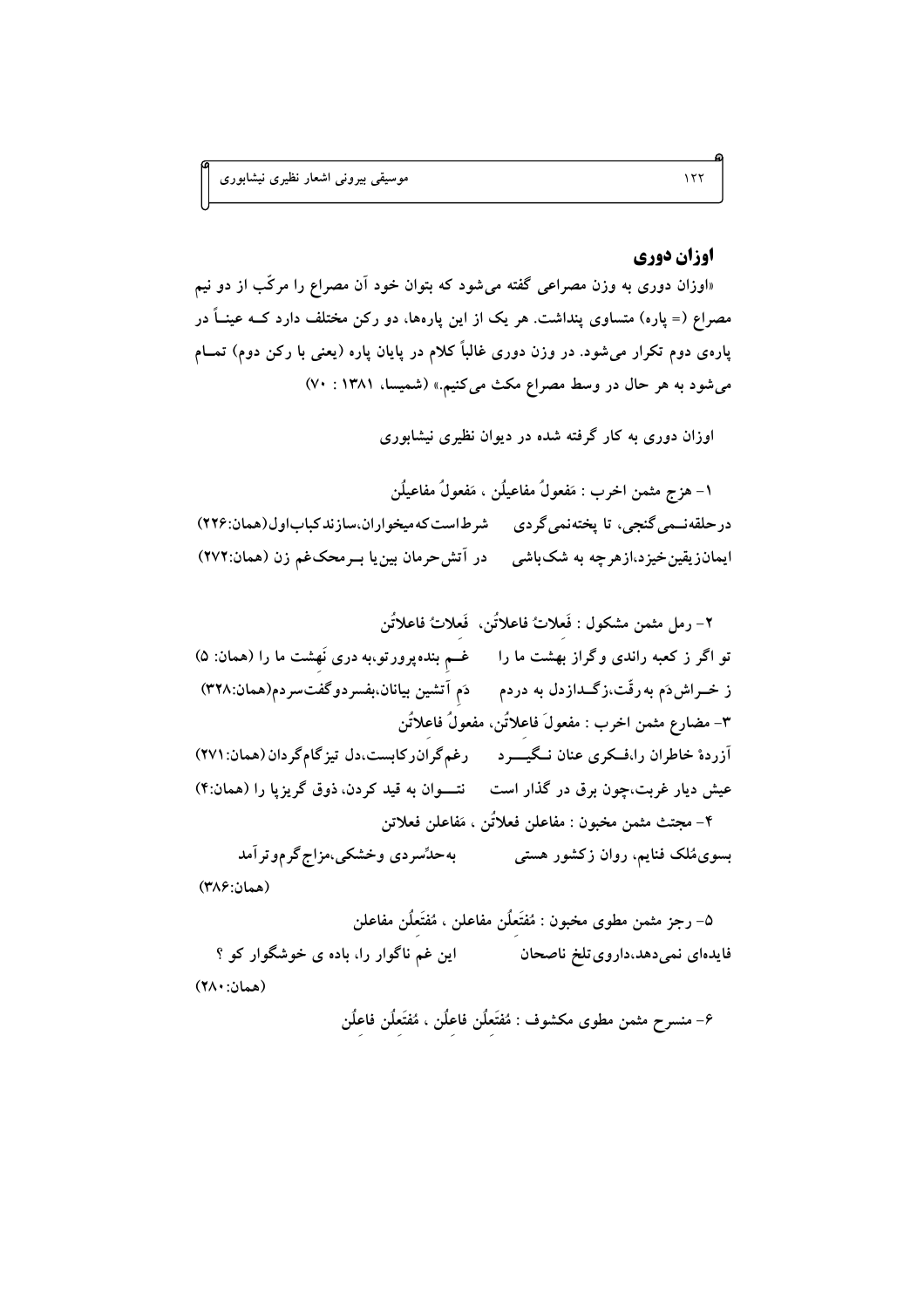شهره به داغ توایم،گرچه رها کردهای (همان:۲۹۶) نوبت شادی زدیــم،بندگی|زمانرفت خندهيشيرين دگر،تلخ شود بــرلبت گرشنوی نغمه ی،موغ گلستان او(همان:۴۱۷)

#### نتتحه

تأمل در دیوان نظیری نیشابوری و مطالعهی اشعار زیبای او این مطلب را در ذهن ایجــاد می کند که او شاعری توانمند با قریحهای بالا است. در قالبهای متفاوت شعری طبع آزمایی کرده و موفق بوده اسـت؛ امــا از همــه بيـــشتر در قالــب غــزل شــعر ســروده و بعــد از آن قصیدههایش قابل ملاحظه است. شعر او بیانگر روحیات و همچنین مرارت کش<sub>می</sub>هـای او در زندگی است. قصاید او را می توان حاصل تحولات و دگرگونی۵ا دانست که غالباً از قصاید بلند انوری استقبال کرده است، او در غزلیات پیرو سعدی و حافظ بوده؛ اما از بابا فغانی نیز استقبال کرده است. استفاده از آرایههای ادبی گوناگون در شعر بهگونــهای دلچـــسب کــه از روانی و شیوایی کلام نمیکاهد و نوآوریها و تصویرهای زندهای که در بیشتر غزل هــایش به چشم مي خورد، قابل توجّه و تعمّق است.

با نگاهی عمیق و کلی به جلوههای موسیقی شعر در دیوان نظیری می توان گفت: از نظـر موسیقی بیرونی بیشتر اوزان مورد استفادهاش، اوزان رایج و بحور مطبوع است . بخش اعظم دیوان نظیری نیشابوری را اوزان جویباری تشکیل می دهد .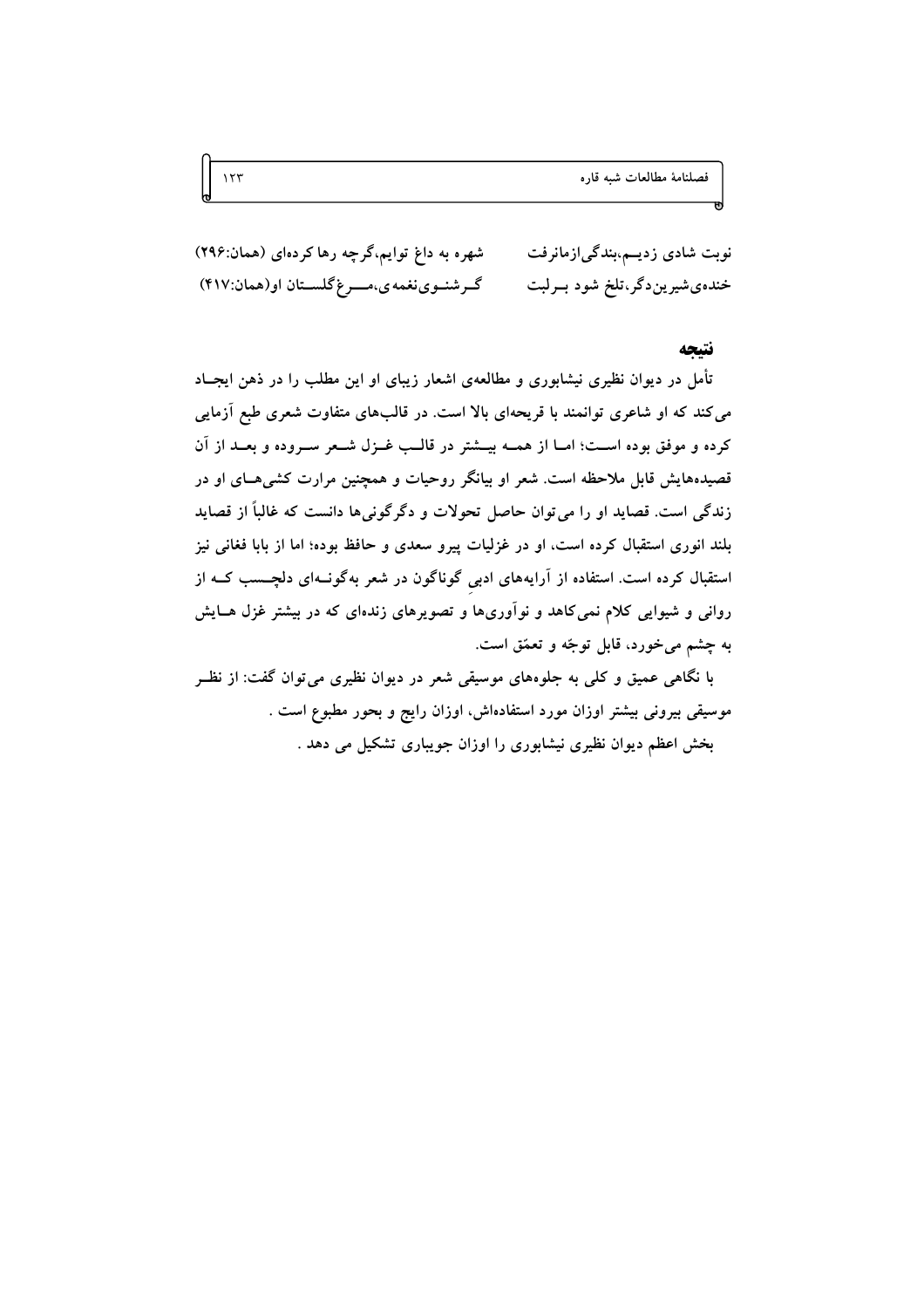## منابع

1- اوحدي دقاقي بلياني(١٣٣٨)**تذكرةُعرفات العاشقين و عرصات العارفين**،مقدمه،تصحيح و تحقيق سيد محسن ناجي نصرآبادي،تهران: اساطير.

۲- خواجه نصیرالدین طوسی،محمد بن محمد(۱۳۶۹) **معیارالاشعار**، با تصحیح و اهتمام جليل تجليل، چاپ اول، ناهيد .

۳- رازی،امین احمد(۱۳۷۸)**تذکره ی هفت اقلیم**،تصحیح و تعلیقــات و حواشــی ســید محمد رضا طاهري،تهران:سروش.

۴- شاه حسینی، ناصرالدین(۱۳۸۰) **شناخت شعر**، تهران: آگاه .

۵- شفیعی کدکنی، محمد رضا(۱۳۷۰) **موسیقی شعر**، تهران: آگاه .

۶- شمس قيس رازي، محمد بن قيس(١٣٧٣)**المعجم فسي معاييراشسعار العجسم**، بـه کوشش سیروس شمیسا، چاپ اول، فردوس .

۷- شمیسا، سیروس(۱۳۸۱) **آشنایی با عروض و قافیه** ، تهران: فردوس .

۸– صبور، داریوش(۱۳۸۴)**آفاق غزل فارسی** ، تهران : زوار .

۹- صفا، ذبیح الله( ۱۳۷۱)**تاریخ ادبیات در ایران**،جلد ۵/٫ تهران: فردوسی.

١٠- فخرالزمــاني قزوينــي، عبــدالعلي(١٣٤٧)تــذكرة ميخانه،بــه اهتمــام احمــد گلچــين معاني،چاپ پنجم،تهران: اقبال.

۱۱- ماهیار، عباس(۱۳۷۴)**عروض فارسی**، تهران: قطره .

۱۲- مددی، حسن(۱۳۸۵)**عروض و قافیه**(نگاهی تازه بــه اوزان و ضــرب آهنــگ شــعر فارسي)،تهران: تيرگان.

۱۳-مدرّس تبریزی، محمدعلی(۱۳۷۴)**ریحانه الادب**،تهران: خیام. ۱۴- مشحون، حسن( ۱۳۷۳) **تاریخ موسیقی ایران** ، چاپ اول، تهران: نشر سـیمرغ بـا همکاری نشر فاخته.

 $156$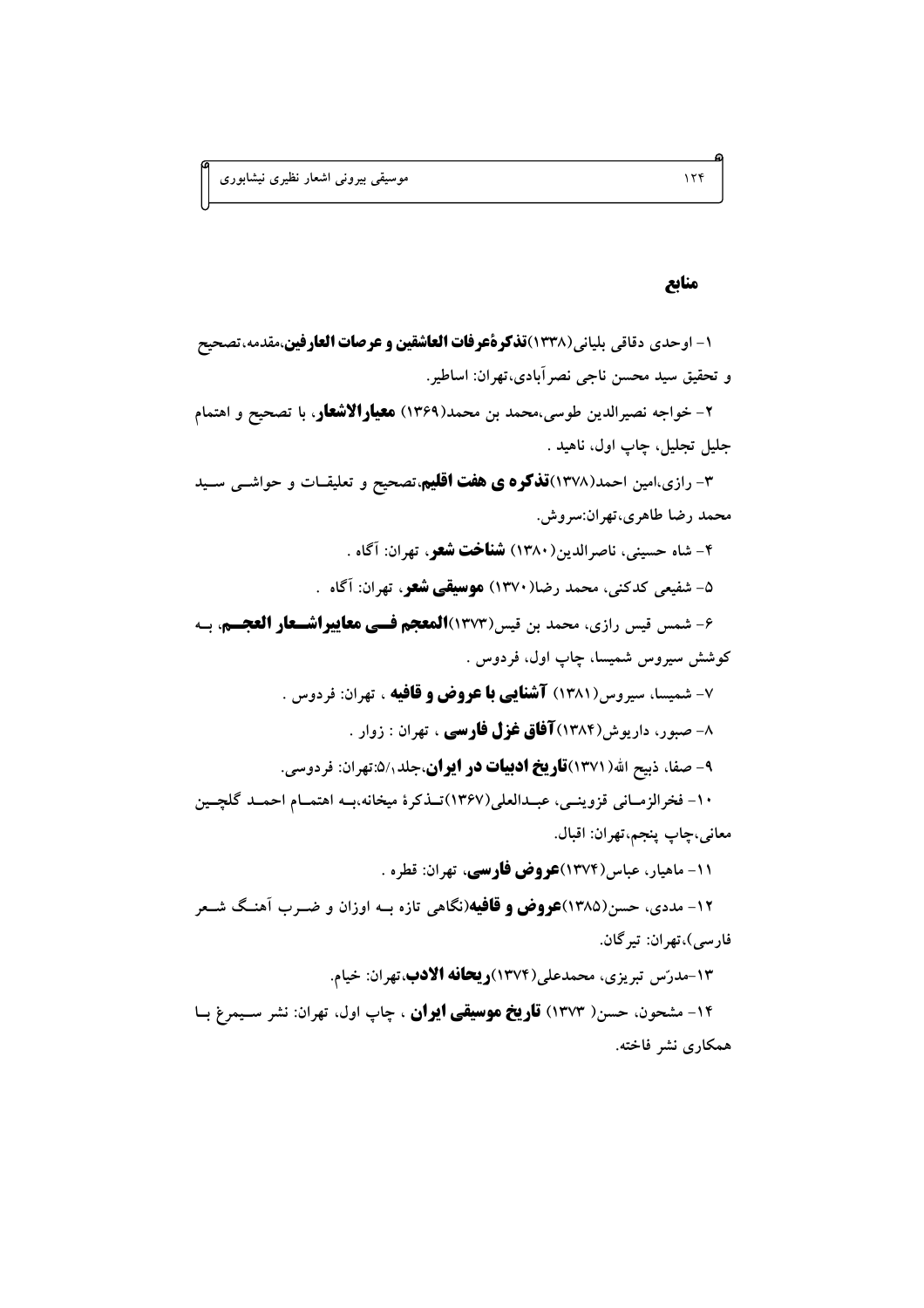۱۵- ملّاح، حسینعلی(۱۳۶۷)**پیوند موسیقی و شعر**، تهران: فضا . ۱۶- نظیری نیشابوری، محمد حسین(۱۳۷۹)**دیوان اشــعار**، بــا تــصحیح محمــد رضــا طاهری، تهران: موسسه انتشارات نگاه . ۱۷- واله داغستانی،علیقلی(۱۳۸۴)ق**ذکرهی ریاض الشعرا**، تــصحیح و تحقیــق محــسن ناجي نصر آبادي،تهران: اساطير. ۱۸وحیدیان کامیار، تقی(۱۳۷۰)**بورسی منشأ شعر فارسی**، مشهد: آستان قدس. ۱۹-وحیدیان کامیار، تقی(۱۳۸۶)**وزن و قافیهی شعر فارسی**، مرکز نشر دانشگاهی. ۲۰-هدایت، رضاقلی خان(۱۳۸۵)ق**ذکرهی ریاض العارفین**، مقدمه، تصحیح و تعلیقات

ابوالقاسم رادفر،گیتااشیدری،تهران: پژوهشگاه علوم انسانی و مطالعات فرهنگی.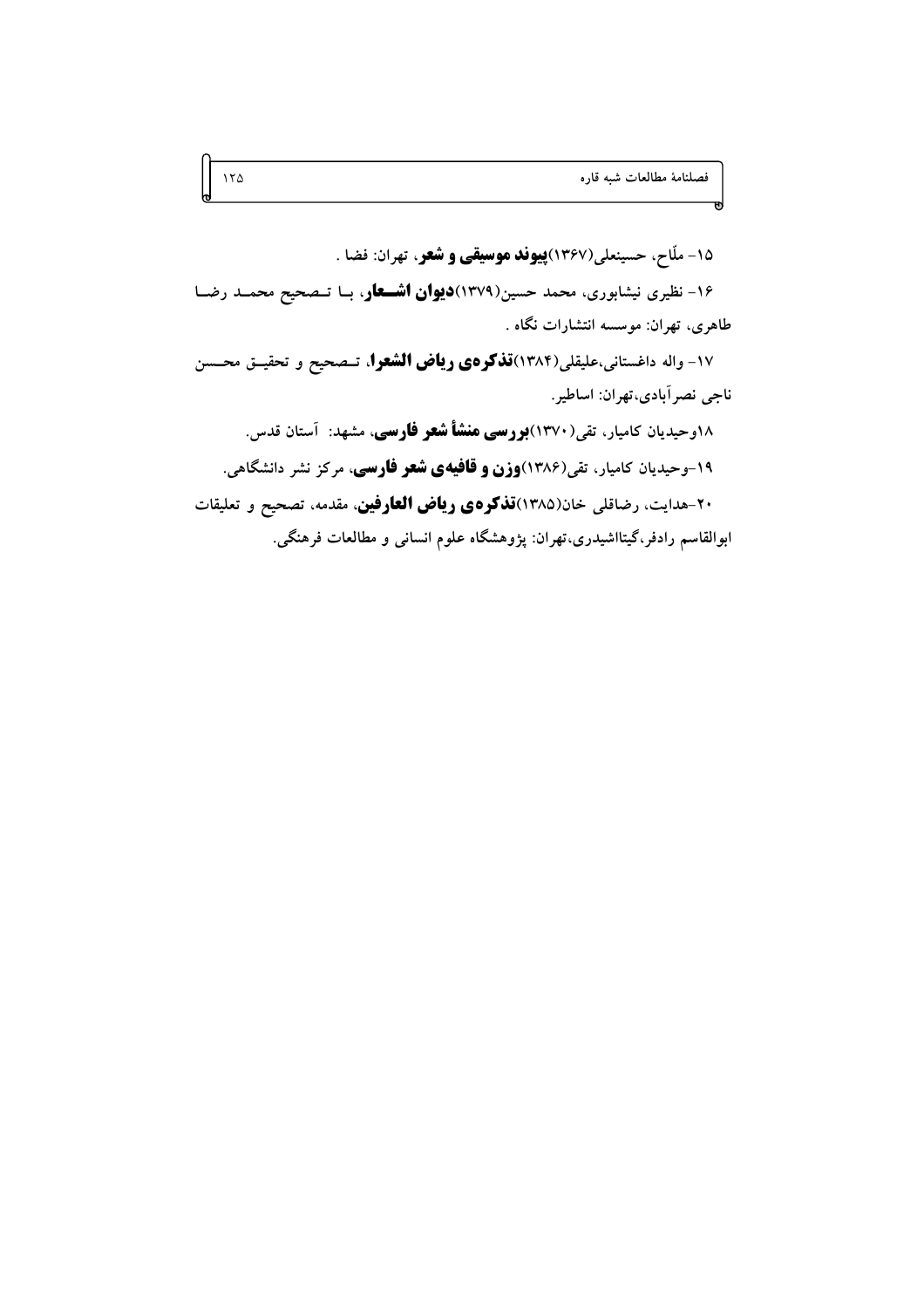| ردية. | بحر                          | وزن                                      | يلين | قصيده      | ۋا | ترکیب بند<br>$\overline{3}$<br>بيتي.<br>وفي | دياحم |  |  |  |
|-------|------------------------------|------------------------------------------|------|------------|----|---------------------------------------------|-------|--|--|--|
| ١     | هزج مثمن سالم                | مفاعيلن مفاعيلن مفاعيلن<br>مفاعيلن       | ۵۲   |            |    |                                             |       |  |  |  |
| ۲     | هزج مثمن اخرب                | مفعول مفاعيلن مفعول<br>مفاعيلن           | ۲    |            |    |                                             |       |  |  |  |
| ٣     | هزج مثمن اخرب مكفوف<br>مقصور | مفعول مفاعيل مفاعيل<br>مفاعيل            | ۱۵   |            |    | ١                                           |       |  |  |  |
| ۴     | هزج مسدس محذوف               | مفاعيلن مفاعيلن فعولن                    | ۱۶   |            |    |                                             |       |  |  |  |
| ۵     | هزج مسدس مقصور               | مفاعيلن مفاعيلن مفاعيل                   | ۲    |            |    |                                             |       |  |  |  |
| ۶     | هزج مثمن اخرب مكفوف<br>محذوف | مفعول مفاعيل مفاعيل فعولن                | ٣٠   | ٣          | ١  |                                             |       |  |  |  |
| ٧     | هزج مسدس اخرب مقبوض<br>محذوف | مفعول مفاعلن فعولن                       | ١١   |            |    | ١                                           |       |  |  |  |
| ٨     | هزج مثمن اخرب مقبوض ابتر     | مفعول مفاعيل مفاعيلن فع                  |      |            |    |                                             | ۱۴۱   |  |  |  |
| ٩     | رمل مثمن مقصور               | فاعلاتن فاعلاتن فاعلاتن فاعلان           | ٣١   | ٣          |    | ۲                                           |       |  |  |  |
| ١.    | رمل مثمن محذوف               | فاعلاتن فاعلاتن فاعلاتن فاعلن            | ۵٨   | ۲          |    |                                             |       |  |  |  |
| ١١    | رمل مثمن اصلم                | فاعلاتن فاعلاتن فاعلاتن فع لن            | ۲    |            |    |                                             |       |  |  |  |
| ۱۲    | رمل مسدس مقصور               | فاعلاتن فاعلاتن فاعلان                   | ۱۱   |            |    |                                             |       |  |  |  |
| ۱۳    | رمل مثمن مخبون اصلم مسبغ     | فعلاتن( فاعلاتن )فعلاتن فعلاتن<br>فع لان | ١.   |            |    |                                             |       |  |  |  |
| ۱۴    | رمل مسدس محذوف               | فاعلاتن فاعلاتن فاعلن                    | ۴    |            |    |                                             |       |  |  |  |
| ۱۵    | رمل مثمن مخبون اصلم          | فعلاتن (فاعلاتن ) فعلاتن فعلاتن<br>فع لن | ۱۴   | ۲          |    | ١                                           |       |  |  |  |
| ۱۶    | رمل مثمن مخبون مقصور         | فعلاتن (فاعلاتن ) فعلاتن فعلاتن<br>فعلان | ۱۲   | $\sqrt{2}$ |    |                                             |       |  |  |  |
| ١٧    | رمل مثمن مخبون محذوف         | فعلاتن (فاعلاتن )فعلاتن فعلاتن<br>فعلن   | ۲۴   |            |    |                                             |       |  |  |  |
| ۱۸    | رمل مسدس مخبون اصلم<br>مسبغ  | فاعلاتن فعلاتن فع لان                    | ١    |            |    |                                             |       |  |  |  |

# پيوستها

#### الف :جدول بحرهای به کاررفته در دیوان نظیری نیشابوری(با زحافات)

 $155$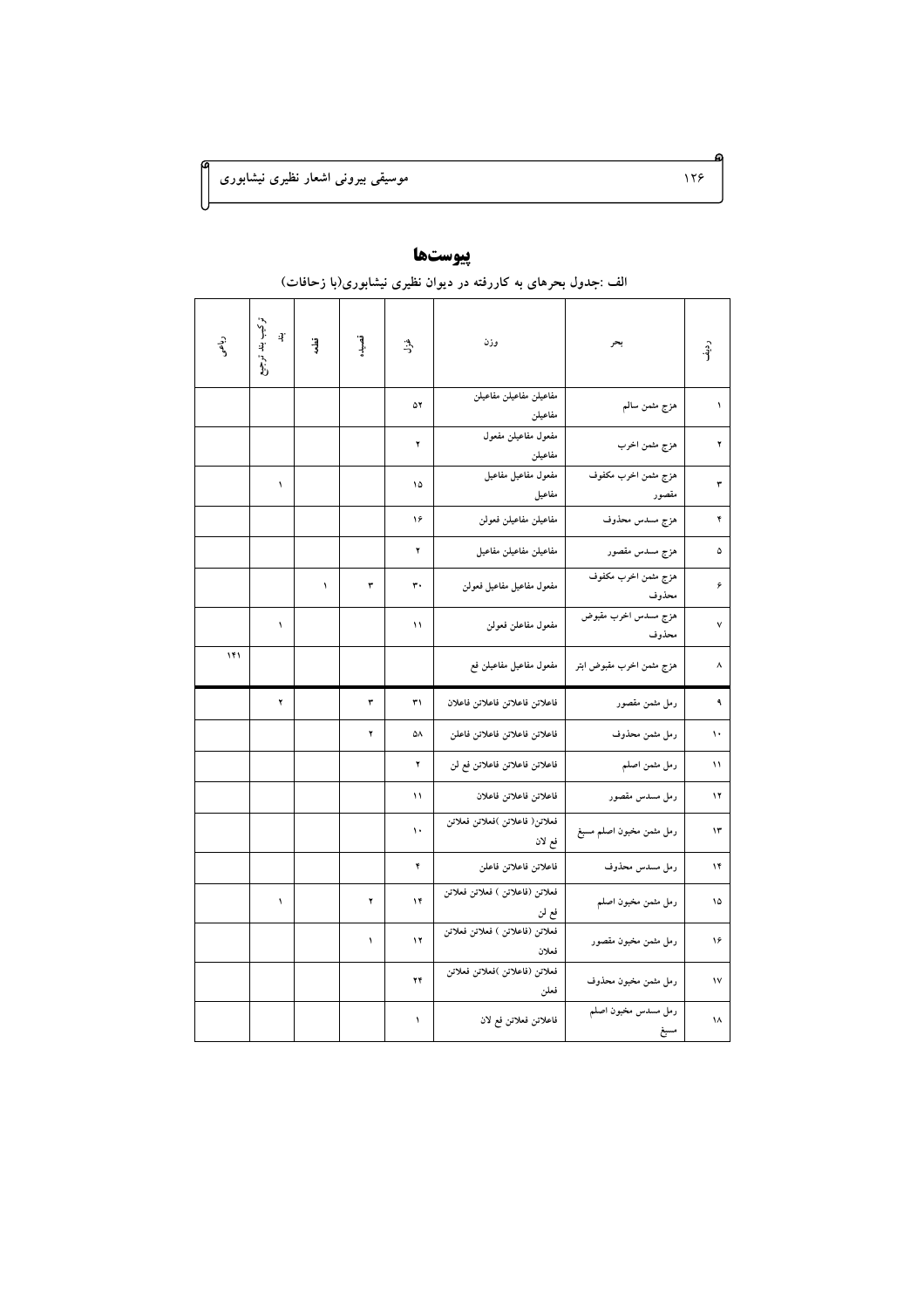## فصلنامهٔ مطالعات شبه قاره

 $\gamma$ 

| ۱۹ | رمل مثمن مشكول                   | فعلات فاعلاتن فعلات فاعلاتن        | ٧  | ١          |   |  |
|----|----------------------------------|------------------------------------|----|------------|---|--|
| ۲۰ | مجتث مثمن مخبون مقصور            | مفاعلن فعلاتن مفاعلن فعلان         | ۲۸ | ٣          |   |  |
| ۲۱ | مجتث مثمن مخبون محذوف            | مفاعلن فعلاتن مفاعلن فعلن          | ۲۵ | ١          |   |  |
| ۲۲ | مجتث مثمن مخبون اصلم             | مفاعلن فعلاتن مفاعلن فع لن         | ٣١ | ٨          |   |  |
| ۲۳ | مجتث مثمن مخبون اصلم<br>مسبع     | مفاعلن فعلاتن مفاعلن فع لان        | ٣٠ | ۵          |   |  |
| ۲۴ | مجتث مثمن مخبون                  | مفاعلن فعلاتن مفاعلن فعلاتن        | ١  | ١          |   |  |
| ۲۵ | مضارع مثمن اخرب مكفوف<br>مقصور   | مفعول فاعلات مفاعيل فاعلان         | ٣٩ | ۶          | ۲ |  |
| ۲۶ | مضارع مثمن اخرب مكفوف<br>محذوف   | مفعول فاعلات مفاعيل فاعلن          | ۵۲ | ١          | ۲ |  |
| ۲۷ | مضارع مثمن اخرب                  | مفعول فاعلاتن مفعول فاعلاتن        | ٩  |            |   |  |
| ۲٨ | خفيف مسدس مخبون مقصور            | فعلاتن (فاعلاتن )مفاعلن فعلان      | ۶  |            |   |  |
| ۲۹ | خفيف مسدس مخبون اصلم             | فعلاتن (فاعلاتن ) مفاعلن فع<br>لان | ۴  | ١          |   |  |
| ٣٠ | مسبع<br>خفيف مسدس مخبون<br>محذوف | فعلاتن (فاعلاتن )مفاعلن فعلن       | ٨  |            |   |  |
| ٣١ | خفيف مسدس مخبون اصلم             | فعلاتن (فاعلاتن ) مفاعلن فع لن     | ٧  | ۲          | ١ |  |
| ٣١ | رجز مثمن سالم                    | مستفعلن مستفعلن مستفعلن<br>مستفعلن | ١. | $\sqrt{2}$ |   |  |
| ٣٣ | رجز مثمن مطوى مخبون              | مفتعلن مفاعلن مفتعلن مفاعلن        | ۵  |            |   |  |
| ٣۴ | منسرح مثمن مطوى مكشوف            | مفتعلن فاعلن مفتعلن فاعلن          | ١  | ۵          |   |  |
| ٣۵ | سريع مسدس مطوى موقوف             | مفتعلن مفتعلن فاعلان               | ۲  |            |   |  |
| ٣۶ | سریع مسدس مطوی مکشوف             | مفتعلن مفتعلن فاعلن                | ١  |            |   |  |
|    |                                  |                                    |    |            |   |  |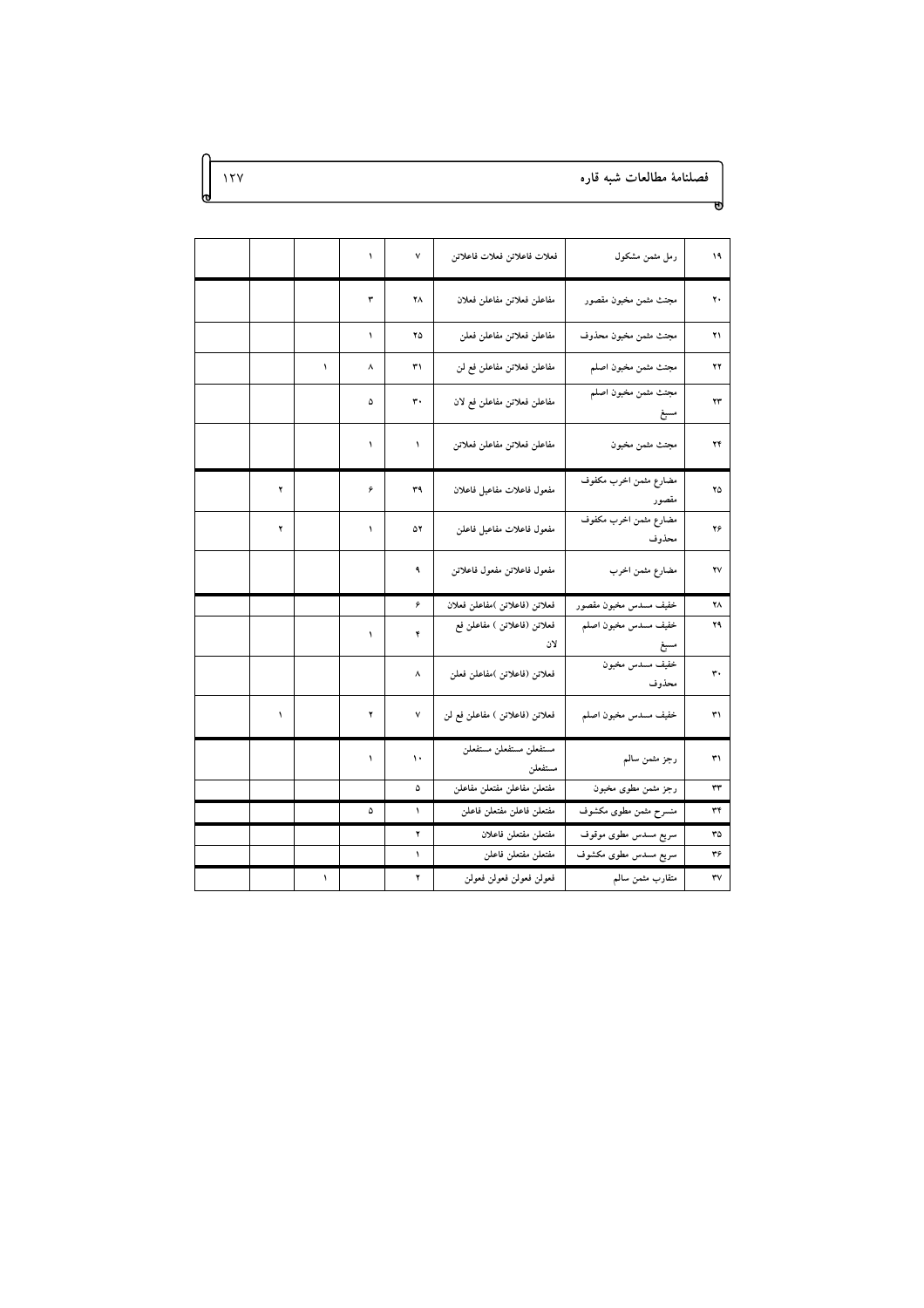موسیقی بیرونی اشعار نظیری نیشابوری

| درصد                          | Ł               | تركيب بند<br>$\mathbf{3}^{\star}$<br>$\tilde{\mathcal{E}}$ | قطعه         | زباحى | قصيده              | ېچ                     | نام بعر    | رديف                   |
|-------------------------------|-----------------|------------------------------------------------------------|--------------|-------|--------------------|------------------------|------------|------------------------|
| $YY \cdot Y$                  | <b>YVA</b>      | ۲                                                          | $\backslash$ | 141   | $\mathbf r$        | ۱۲۸                    | بحر هزج    | $\boldsymbol{\lambda}$ |
| YY.Y'A                        | ۱۸۶             | $\mathbf r$                                                |              |       | ٩                  | $\mathsf{IVF}$         | بحر رمل    | ۲                      |
| 1V.09                         | 155             |                                                            | $\Lambda$    |       | ١٨                 | 110                    | بحر مجتث   | $\mathbf r$            |
| 11.00                         | $\mathbf{M}$    | $\mathfrak{r}$                                             |              |       | $\mathsf{v}$       | $\cdots$               | بحر مضارع  | $\mathbf{\tilde{r}}$   |
| $\mathbf{r} \cdot \mathbf{v}$ | ٢٩              | $\Lambda$                                                  |              |       | $\mathbf r$        | ۲۵                     | بحر خفيف   | ۵                      |
| Y, Y                          | ۱۶              |                                                            |              |       | $\bar{\mathbf{v}}$ | ١۵                     | بحر رجز    | $\pmb{\varphi}$        |
| .94                           | $\pmb{\varphi}$ |                                                            |              |       | ۵                  | $\boldsymbol{\lambda}$ | بحر منسرح  | $\mathsf{v}$           |
| .11                           | ٣               |                                                            |              |       |                    | ٣                      | بحرسريع    | $\pmb{\wedge}$         |
| .11                           | $\pmb{\tau}$    |                                                            | $\bar{ }$    |       |                    | $\pmb{\mathrm{Y}}$     | بحر متقارب | $\spadesuit$           |
|                               | ۷۶۳             |                                                            |              |       |                    |                        | جمع بحور   |                        |

ب: جدول بحرهای به کار رفته در دیوان نظیری نیشابوری(بدون زحافات)

 $15<sub>A</sub>$